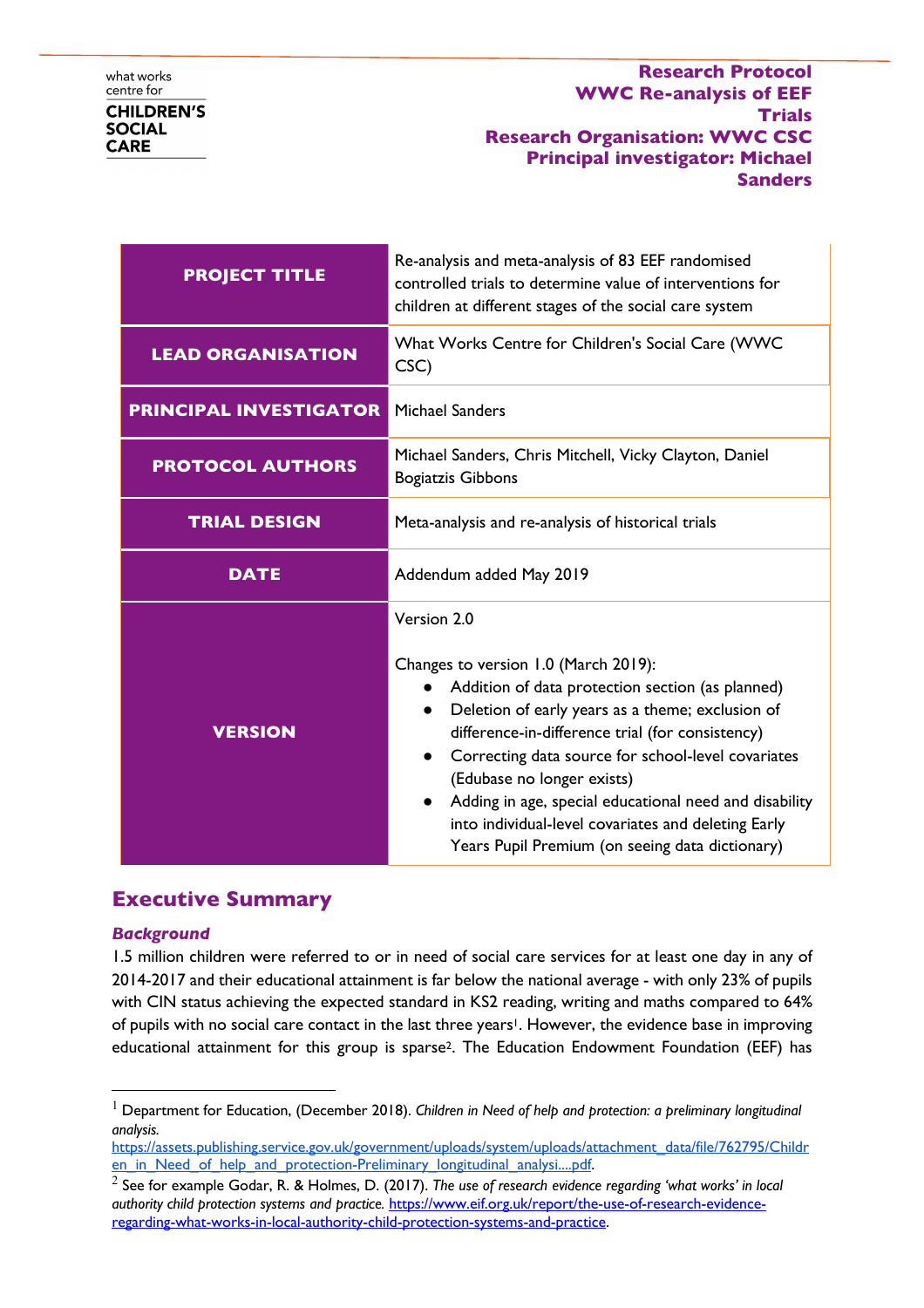conducted 83 randomised controlled trials (RCTs) of school- or early years-based interventions, which present an opportunity to add to that base.

#### *Research Aims*

To explore whether the interventions trialed by the EEF have an effect for children referred to or in need of social care services, and whether these effects are different to those not referred to or in need of such services. Further, to explore if the effects differ by the type of intervention.

#### *Research Design*

This research consists of secondary analysis of already completed randomised controlled trials (RCTs) consisting of meta-analyses as well as traditional regression analysis on each individual trial.

#### *Outcome Measures*

This research will use a variety of age or Key Stage appropriate educational attainment measures these may be government standardised tests or researcher-administered tests.

#### *Analyses*

The meta-analyses will be conducted using multi-level random intercepts models and the re-analysis of individual randomised controlled trials will be conducted using the standard regression specifications in the original trials with an interaction term for our subgroup of interest added, as well as an indicator of that cohort.

#### *Notes*

This protocol was written without having accessed the EEF's data archives. We have aimed to make it as complete as possible on the basis of publicly available information. We have also outlined the principles we will use to change analytical specifications if this is necessary. Differences between the analyses described here and those ultimately conducted will be described in the final report.

## **About the Partners**

#### *The Education Endowment Foundation*

Since its formation in 2011, the Education Endowment Foundation (EEF) have run a large range of randomised controlled trials (RCTs) to investigate the impact of interventions on young people's educational attainment. Interventions, such as intensive maths tuition or developing parents' skills to support their child's learning, have focused primarily on reducing the gap between affluent and less affluent students.

#### *The What Works Centre for Children's Social Care*

The What Works Centre for Children's Social Care (WWC CSC) was created in 2018 using funding from the Department for Education and are tasked with building an evidence base for effective interventions for children involved in social care, which is currently lacking. Re-analysis of the existing trials run by the EEF, focusing specifically on this cohort, is an efficient way to improve the evidence base from which teachers and social workers can make decisions to help young people.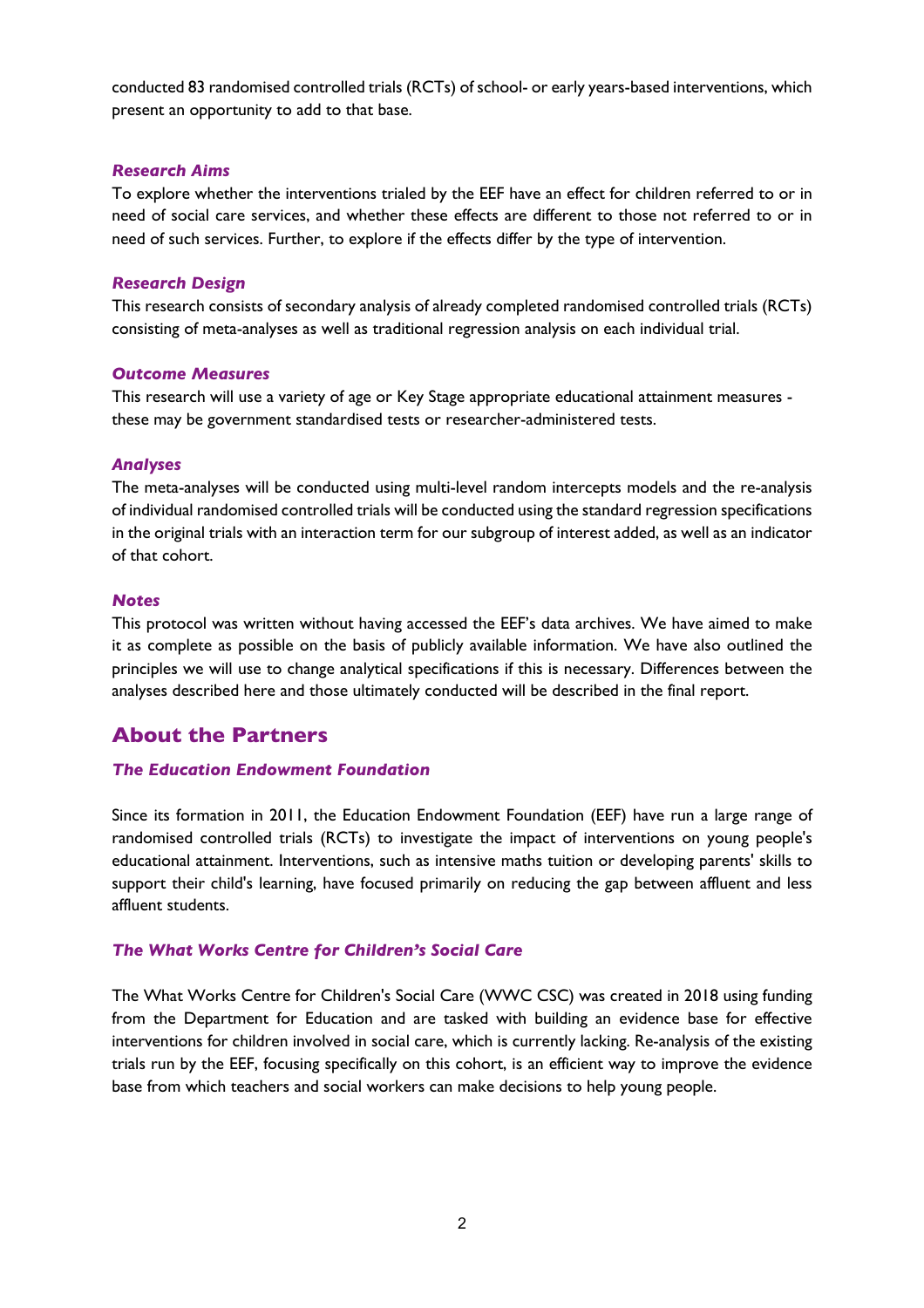## **Contents**

| Introduction               | $\overline{4}$ |
|----------------------------|----------------|
| Meta-analysis approach     | 5              |
| Re-analysis for subgroups  | 9              |
| Data Protection            | 11             |
| Appendix: Table of studies | 18             |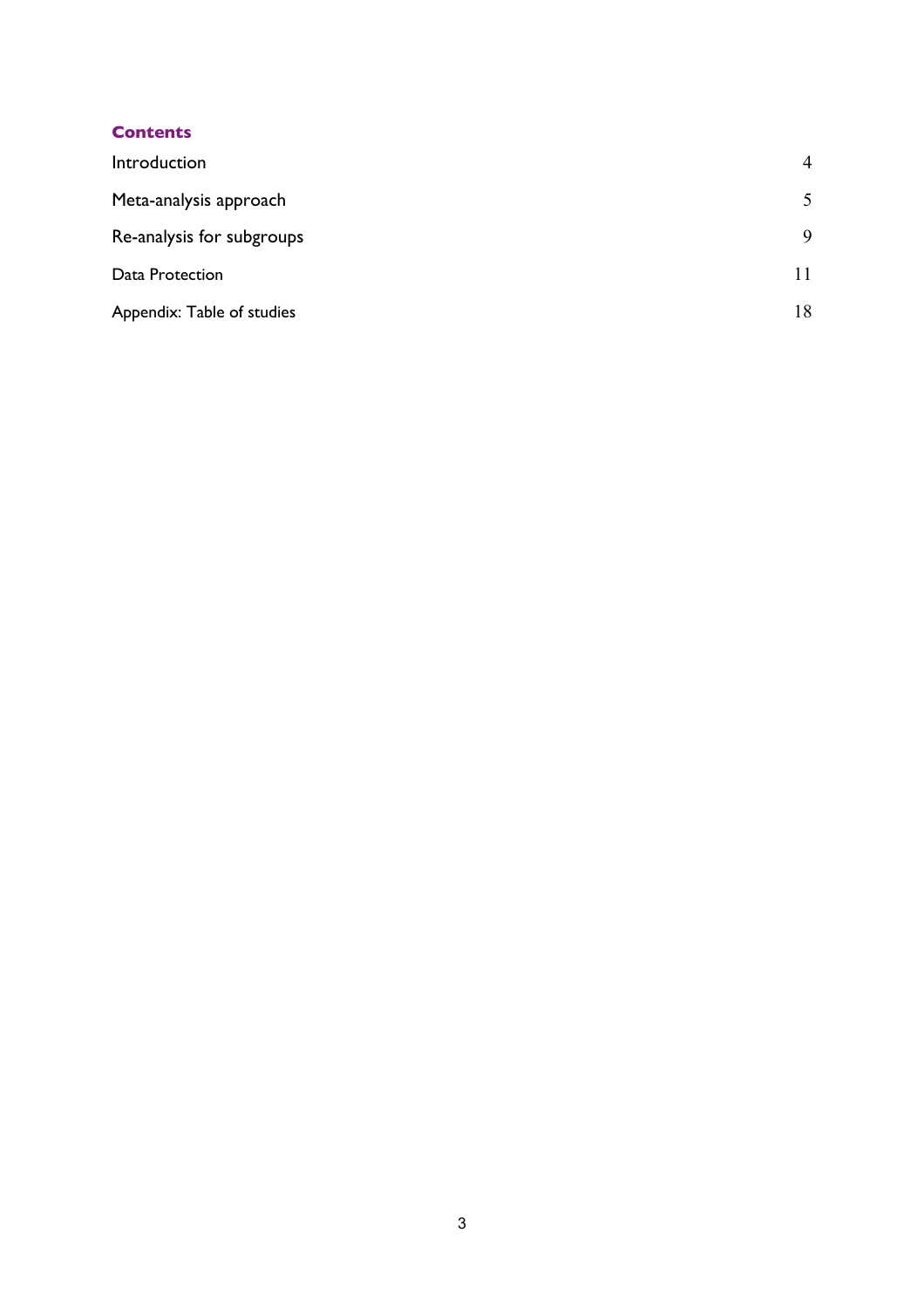# **Introduction**

## *Subgroup of interest*

Our analysis is concerned with the analysis of effects of interventions of young people who had received a statutory social care intervention either during the period of the trial or in the prior six years. Statutory social care interventions are here classed as: Child in Need (S.17), Child Protection (S.47), child being taken into care either through a court order (S.36), or with parental consent (S.20).

## *Motivation*

The Department for Education are conducting a review of the existing evidence to understand the impact on children referred to children's social care services and which educational and social care interventions can help these children to achieve their academic potential. Preliminary longitudinal analysis has found that around 1.5 million children were referred to or in need of social care services for at least one day in any of 2014-2017, and that the educational attainment of this subgroup was below the national average<sup>3</sup>.

## *Approach*

The set of 83 currently completed randomised controlled trials with EEF funding (as of February 2019) provide an opportunity to explore through re-analysis whether the effectiveness of these interventions differs for our subgroup of interest, potentially providing indications for how to improve outcomes without running entirely new studies.

The focus of this analysis will be on interventions that are either school-based or Early Years based, and will therefore exclude a small number (2) of trials where the intervention was aimed at reorganising the resources of the school or promoting the use of evidence. We will also exclude two evaluations that were conducted by statistical matching and one evaluation conducted by differencein-difference, rather than using randomised controlled trials. More details are included below in *Studies Included*.

It should be noted that the lower sample sizes for this subgroup and the lack of stratification on involvement in social care status means the treatment and control group sample sizes for this subgroup may not be balanced. This reduces statistical power. Further, the re-analysis is exploratory in the sense that:

- The research question focusing on the subgroup of interest was generated after the trials were completed;
- This sub-group was not identified as part of the theory of change in the studies suggesting no theoretical underpinnings why a differential effect would be expected;
- These trials were not individually powered to detect effects on this sub-group.

That said, it is worth noting that the Centre has not yet accessed the data as of the writing of this document, and involvement in social care is not an outcome within the trial datasets<sup>4</sup>. Further detail on sample sizes and statistical power is provided below.

 <sup>3</sup> Department for Education. (December 2018). *Children in Need of help and protection: a preliminary longitudinal analysis.* 

https://assets.publishing.service.gov.uk/government/uploads/system/uploads/attachment\_data/file/762795/Childr en in Need of help and protection-Preliminary longitudinal analysi....pdf.

 $4$  The trial data will be linked to the National Pupil Database (NPD) which contains data on involvement in social care via Unique Pupil Numbers (UPN).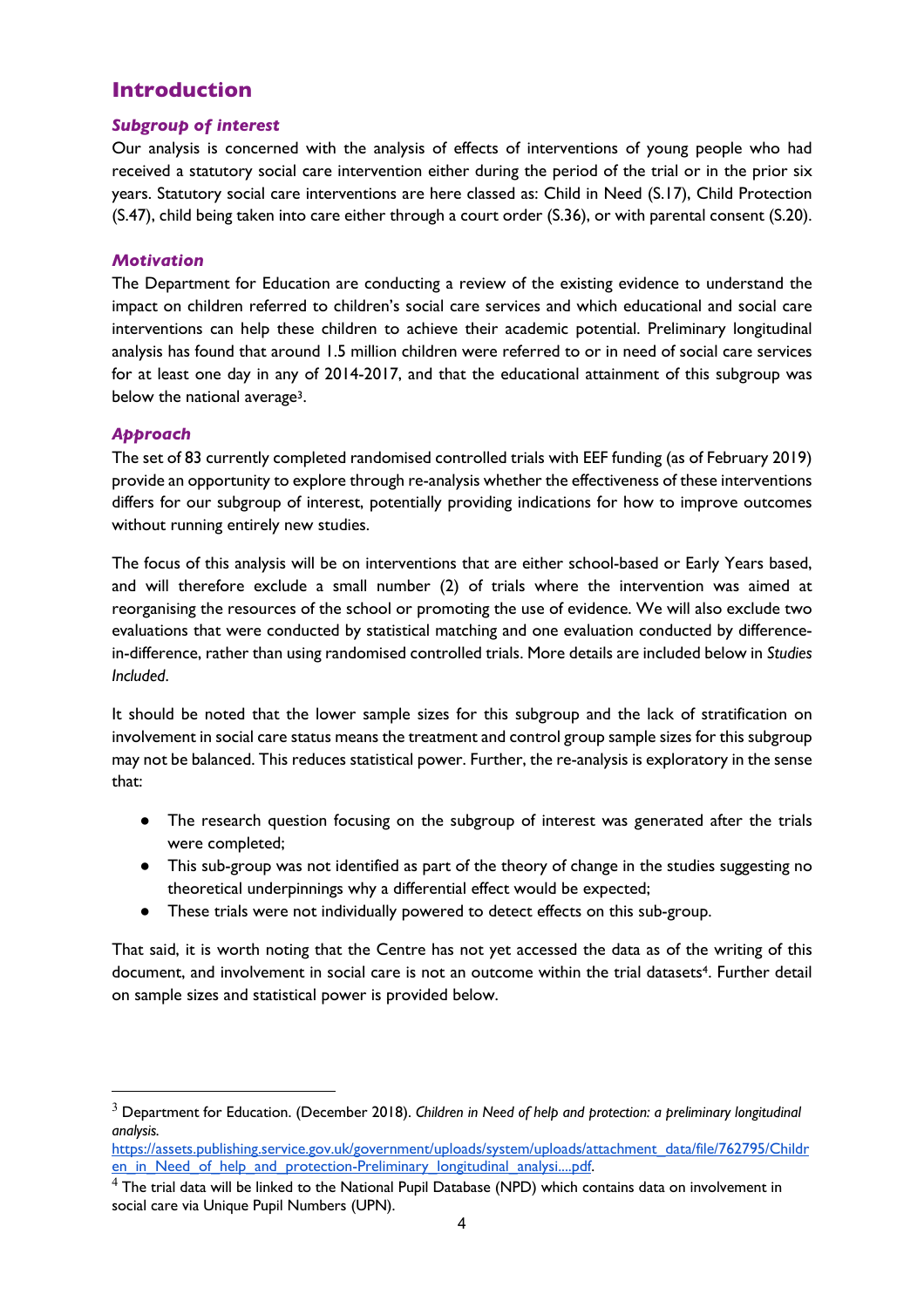In the first part of our analysis, we will conduct a series of meta-analyses (statistical aggregations of multiple studies), divided into cohorts as follows:

- Early Years,
- Key Stages 1 and 2 (primary school),
- Key Stages 3 and 4 (secondary school).

Meta-analysis allows us to counteract the elevated risk that individual studies may be underpowered due to the reduced sample size compared with the original study (reflecting that the projects were not originally designed to be analysed for the effect on this subgroup).

We are able to conduct our meta-analyses using individual participant-level data, which simplifies the analytical strategy and allows for greater precision, at the cost of allowing us to make recommendations about particular interventions (whilst still allowing us to say something about types of intervention).

The second part of our analysis will be to re-analyse each trial individually using regressions looking at effects on sub-groups of young people who are in contact with children's social care - that is, young people with a Child in Need (CIN) or Child Protection plan (CP plan), and children who have been taken into care. In the rest of the document this is what we mean by the phrases "subgroup of interest" or "children referred to children's social care services". Clearly, not all trials will be well powered for this analysis but the advantages of this analytical strategy are that:

- 1. We can retain the original trial's analytical strategy;
- 2. Where relevant results are found, it gives them a sense of what might be prescribed to support children in this subgroup for those tasked making a personal education plan<sup>5</sup> or running a virtual school.
- 3. By seeing individual intervention effects for our subgroup, it might spark hypotheses about more targeted interventions, which the Centre can test in future.

We will conduct power calculations for the trials, and indicate in the final reporting whether the trial was powered for the subgroup analyses we are conducting.

## *Research questions*

Bearing in mind the above, our main research questions are:

RQ1: Do the interventions trialled by the EEF have an effect on the educational attainment and attendance of children involved in children's social care services?

RQ2: Are the effects different to those not involved in statutory social care proceedings?

RQ3: Do the answers to these questions vary by type of intervention? (We define 'type' of intervention as the 'Big Picture' themes which the EEF uses to classify the projects with the exception of 'Early Years' and 'Post-16' which we consider as subgroups and so we do not cover those categories in the analysis).

# **Meta-analysis approach**

## **Inclusion Criteria**

 $5$  A PEP, which is needed for all young people with Child Protection plans or who are in care.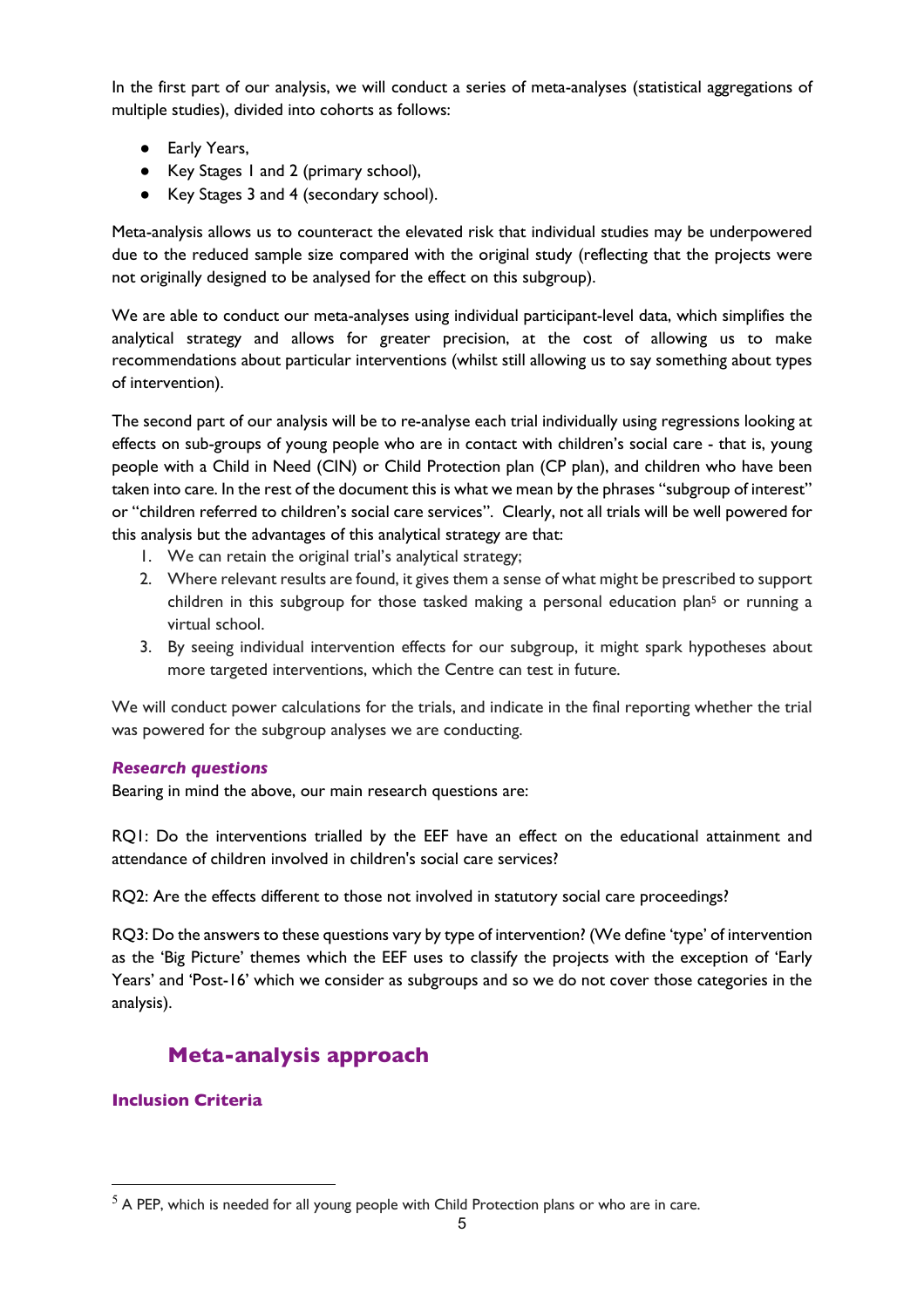We will include 83 RCTs conducted by the EEF that were on school-based or Early Years interventions. This includes all full and completed trials with the exception of:

- Two 'Literacy Octopus' trials<sup>6</sup> whose interventions were considered too far away from interventions the school or Early Years providers could implement to be included, and
- Two evaluations which were estimated using matching and one evaluation estimated using a difference-in-difference analysis rather than RCTs.

No trials conducted by the EEF on Further Education (FE) have yet reported results, so these will not form part of the analysis. It is worth caveating that in this circumstance we are conducting a different exercise to a traditional meta-analysis by pooling disparate kinds of interventions rather than multiple trials of the same intervention.

In total, 83 trials were included with over 5100 schools and over 450,000 pupils combined (some of which are likely to overlap). These included a range of interventions from group discussions about ethical and philosophical topics ('Philosophy for Children') to providing schools with resources to offer a free before-school breakfast club ('Magic Breakfast'). Descriptions of trial interventions, practitioner training and the model of delivery can be found in the individual trial protocols on the EEF website, and are linked to in the table below.

We will conduct two lots of meta-analyses as follows:

- 1. The main meta-analysis using the standardised specified primary outcome/s in the trial. This meta-analysis will include every RCT in our sample.
- 2. Secondary meta-analyses split into English attainment, maths attainment or science attainment. This may make use of secondary outcome measures.

#### *Identification of themes*

Intervention themes will be categorised by the "Big Picture Themes" according to the EEF categorisation as on the EEF's completed projects webpage. If a trial fits within multiple categories, it will be analysed in each of the categories it belongs.

The relevant themes are: behaviour; character & essential skills; developing effective learners; Special Educational Needs; staff deployment & development; parental engagement; mathematics; organising your school; science; feedback & monitoring pupil progress; language and literacy; enrichment.

#### *Outcome Measures*

#### **Main Analysis**

As noted above, we will used standardised versions of the primary outcome measure. In the case where there is more than one primary outcome, a composite measure based on averaging the zscores of the outcomes will be created7. For more detail, see the discussion in the re-analysis section below.

#### **Secondary Analyses**

 <sup>6</sup> NFER. *The Literacy Octopus: Communicating and Engaging with Research.*  https://educationendowmentfoundation.org.uk/projects-and-evaluation/projects/the-literacy-octopuscommunicating-and-engaging-with-research/

 $7$  We will be able to conduct one regression as we will standardise all outcome measures by transforming them into z-scores. The standard deviations used for this process will be those of the entire control group.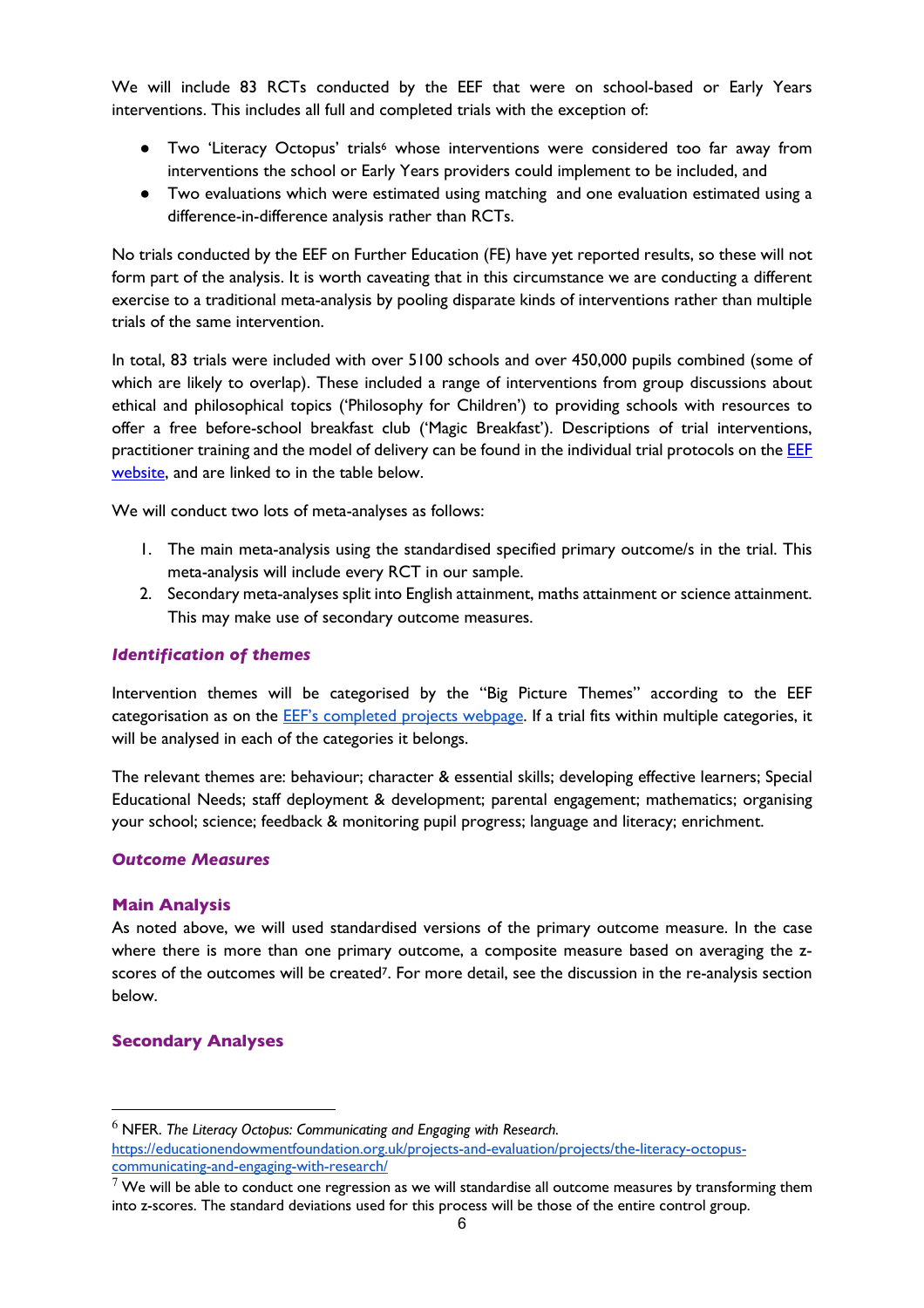We will group outcomes and conduct separate meta-analyses for standardised versions of (Including only studies that measured these outcomes):

- Maths attainment,
- English attainment,
- Science attainment,
- Attendance (for that school year from the NPD).

Where more than one measure exists in the trial for that kind of attainment, we will use the primary outcome measure if relevant or a composite measure of the multiple measures constructed by averaging the z-scores where multiple measures of the same kind of attainment are included as primary outcome.

We will not include the Early Years cohort in the secondary analysis as there is only one study in each of English attainment and maths attainment.

## *Reporting*

For each regression we will report:

- The effect size (we will calculate Glass' Δ8) for the subgroup of interest,
- The difference between the effect size on the subgroup of interest and the whole student population in the trials<sup>9</sup>,
- The confidence intervals for the effect on the subgroup of interest<sup>10</sup> calculated from the regressions including an indication for whether they are narrower than 0.1 SD and contain zero (which we will take as a qualitative indication of a "true zero effect").

## *Analytical strategy*

There was substantial heterogeneity between the studies in how they were conducted, often due to practical constraints or the interventions being tested, for example:

- 1. Some of the trials are clustered at the school or class level: children involved in social care service within the untreated group or cluster comprise the control group for these trials.
- 2. Sometimes "time-equivalent" control interventions -- for example, one-to-one tutoring of equal time and frequency as an intervention but not following its delivery model -- are considered as the comparator alongside the status quo group, who did not receive any additional support. When these appear together in multi-armed studies, both time-equivalent and status quo groups, as well as the combination of these cohorts, will be included as comparators.

Further, we have inherently clustered data, due to the designs of the studies as follows:

- Individual (we will omit this level if there are less than 10% of total population are in multiple studies),
- Class,
- School,

 $8$  Glass' delta is defined as Δ = (Difference between control and treatment means just for the cohort of interest)/(Standard deviation of the overall control group).

<sup>&</sup>lt;sup>9</sup> The difference will be Cohort Δ - Total Population  $Δ = [(Difference between control and treatment means]$ just for the cohort of interest)-(Difference between control and treatment means for the rest of the population)]/[Standard deviation of the overall control group population].

 $10$  Which is the sum of the overall effect and the interaction effect on the subgroup of interest.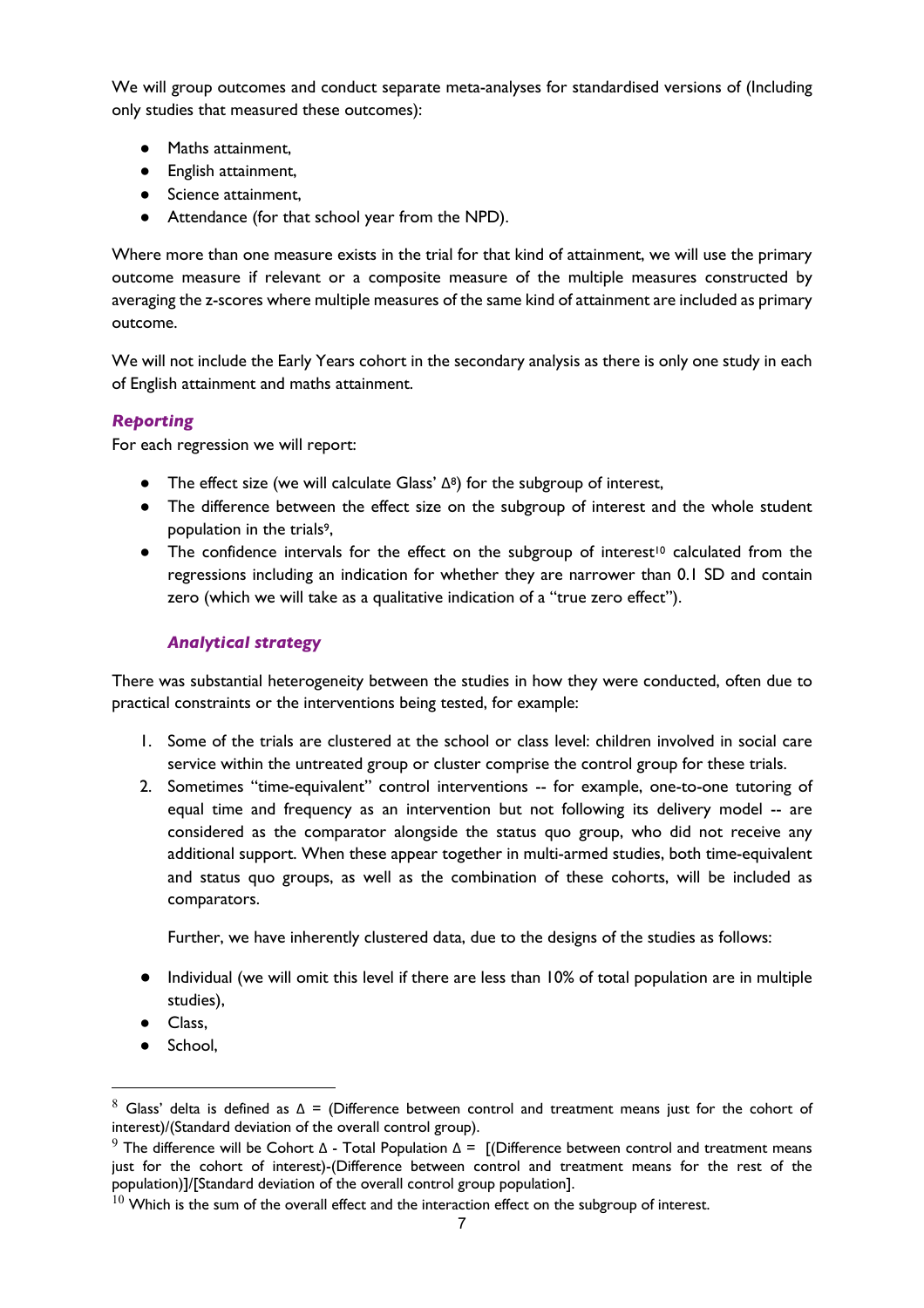● Study.

The advantage of having individual participant-level data is that we can specify our separate metaanalyses as regression models, though we must take account of the hierarchical clustering. There are two main approaches to doing this: so-called "fixed effects" models and multilevel "random effects" models. Our preferred modelling technique here is the multilevel random intercepts model, with the levels of the clusters specified above. We are employing a random intercepts model for the metaanalyses for the following reasons:

- 1. They are standard practice in individual participant data (IPD) meta-analyses.
- 2. Multilevel models handle hierarchies of clustering better than FE models and that is of interest here (because we have e.g. classrooms within schools and studies within themes). This is because they explicitly model how this hierarchy exists.
- 3. Relatedly, they allow for dealing with having unequal numbers of arms or different clustering structures (e.g. class randomisation) within one model without too much trouble.
- 4. The key assumption in a model with study fixed effects that the studies differ only in sampling variation, and measure the same true effect rather than capturing uncertainty in the true effect across studies. As we're pooling different interventions in the same model rather than studying the effect of the same intervention, this is not a valid assumption.
- 5. The key assumption in "random effects" models is that of strict exogeneity of the random effects terms, i.e. that the random effect mean is not correlated with the variables included in the model. If this assumption fails, we will apply the mean centering technique of Bafumi and Gelman<sup>11</sup>, as it helps dampen the issue.

Our primary interest is in:

- The mean treatment effect across all interventions on the subgroup of interest as well as estimated treatment effects for each intervention on the subgroup of interest (to answer RQ1),
- The difference between this treatment effect and the treatment effect for the rest of the study population (to answer RQ2),
- For each theme: the mean treatment effect on the subgroup of interest *and* the difference between treatment effect on the subgroup of interest and the treatment effect for the rest of the study population (to answer RQ3).

These can be calculated using the methods described in Huh et al.  $(2015)^{12}$ .

We will use the following list of additional standard individual- and school-level covariates (where they are available):

## **Individual Covariates**

- Gender (included as a binary indicator: male=0, female=1),
- Eligibility for free school meals (binary variable: no FSM = 0, FSM=1) & ever eligible for free school meals (likewise a binary variable),

 <sup>11</sup> Bafumi, J & Gelman, A. (2006). *Fitting Multilevel Models When Predictors and Group Effects Correlate.* (pre-print), http://citeseerx.ist.psu.edu/viewdoc/summary?doi=10.1.1.69.9044.

<sup>&</sup>lt;sup>12</sup> See for example Huh, D., Mun, E. Y., Larimer, M. E., White, H. R., Ray, A. E., Rhew, I. C., Kim, S. Y., Ijao, Y., Atkins, D. C. (2015). Brief motivational interventions for college student drinking may not be as powerful as we think: an individual participant-level data meta-analysis. *Alcoholism, clinical and experimental research*, *39*(5), 919- 31.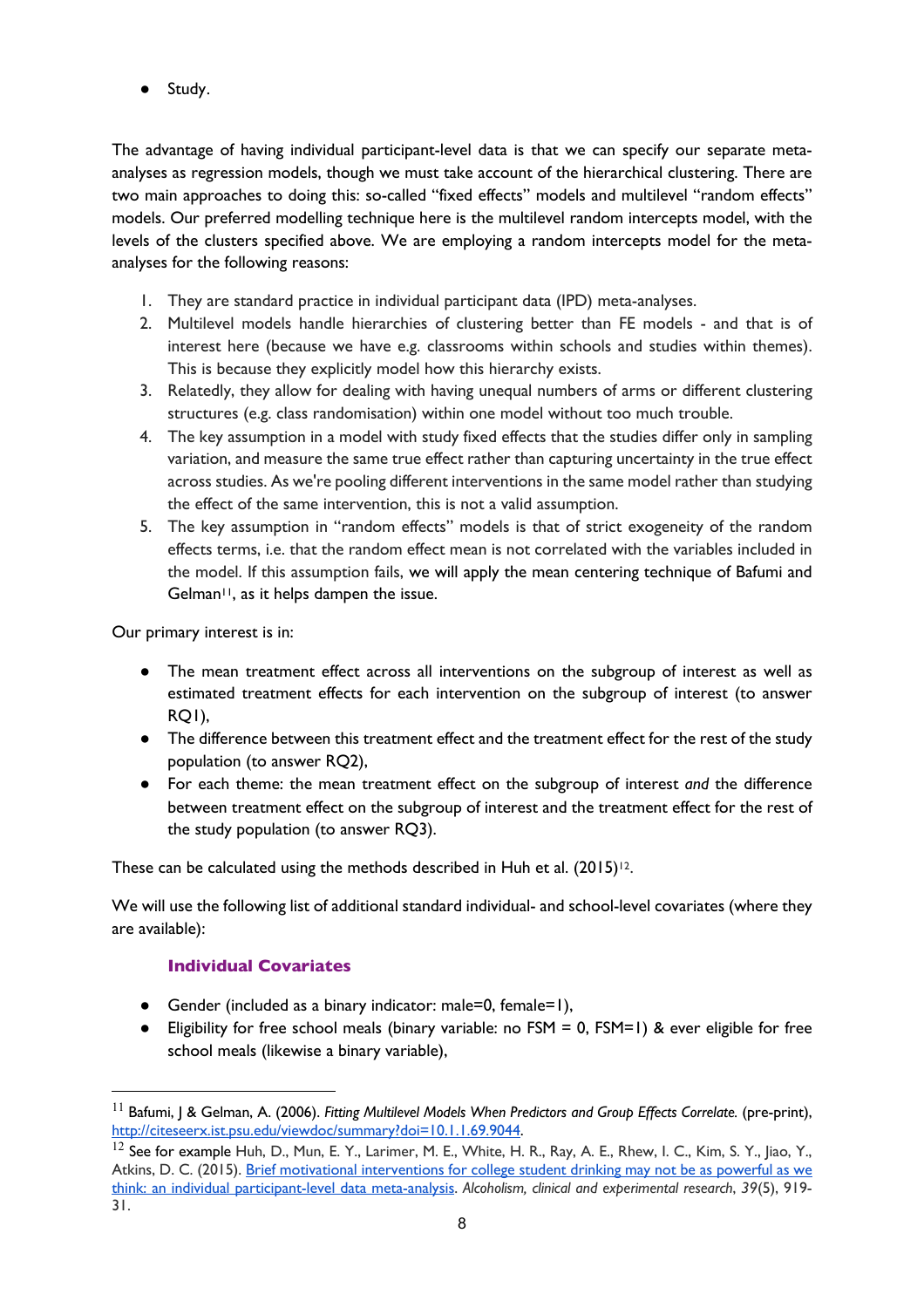- Standardised baseline attainment outcome variable (continuous),
- Year group (categorical variable) and age (integer),
- Special educational need and disability (binary variable)
- $\bullet$  'English as an additional language' status (binary variable: no EAL = 0, EAL=1),
- Has been involved in at least one previous EEF intervention (binary variable).

We have **not** requested ethnicity here because we are concerned about the fact that it might make individuals within the data identifiable. There is some risk that as this was included in the original trials that this may make the numbers produced not exactly aligned with the original published studies.

## **School Covariates (if available, these are largely from the School Census or school comparison site13)**

- School type (included as a categorical variable: most probably collapsed to the broad categories: comprehensive=1, non-comprehensive=2, other=3),
- Ofsted rating (included as a categorical variable on a 4-point scale: 'outstanding'=1, 'good' = 2, 'requires improvement' = 3, 'inadequate' = 4),
- $\bullet$  Location (binary variable: urban = 0, rural=1),
- Proportion of pupils FSM eligible (continuous variable)
- Proportion of pupils achieving expected Key Stage level in English and Maths or closest available metric (continuous variable),
- Proportion of pupils white British (continuous variable).

## *Handling of missing data and lost units of randomisation*

In cases of missing data, we will consider the possible reasons for its missingness and undertake statistical analyses to determine whether there are any patterns relating to other recorded covariates or to the intervention variable. We will follow EEF guidance on missing data, and follow the original trial specification where possible.

# **Re-analysis for subgroups**

## *Studies included*

Inclusion criteria are the same as for the meta-analyses.

## *Outcome measures*

Primary outcome measures differ according to the specifics of the trial in question. These include a range of attainment, interest, behaviour and soft skills outcomes as well as attendance and parental engagement. Please see the table below for the primary outcomes for each trial (there are multiple primary outcomes for some trials). Justification for choice of measures can be found in the trial protocols found on the EEF website. We will include all primary outcomes measured in the included studies in our re-analysis.

Again, we will report:

- The effect size (we will calculate Glass' Δ) for the subgroup of interest,
- The difference between the effect size on the subgroup of interest and the whole student population in the trials (in Glass' Δ),

<sup>&</sup>lt;sup>13</sup> Gov.uk. Find and compare schools in England. https://www.compare-school-performance.service.gov.uk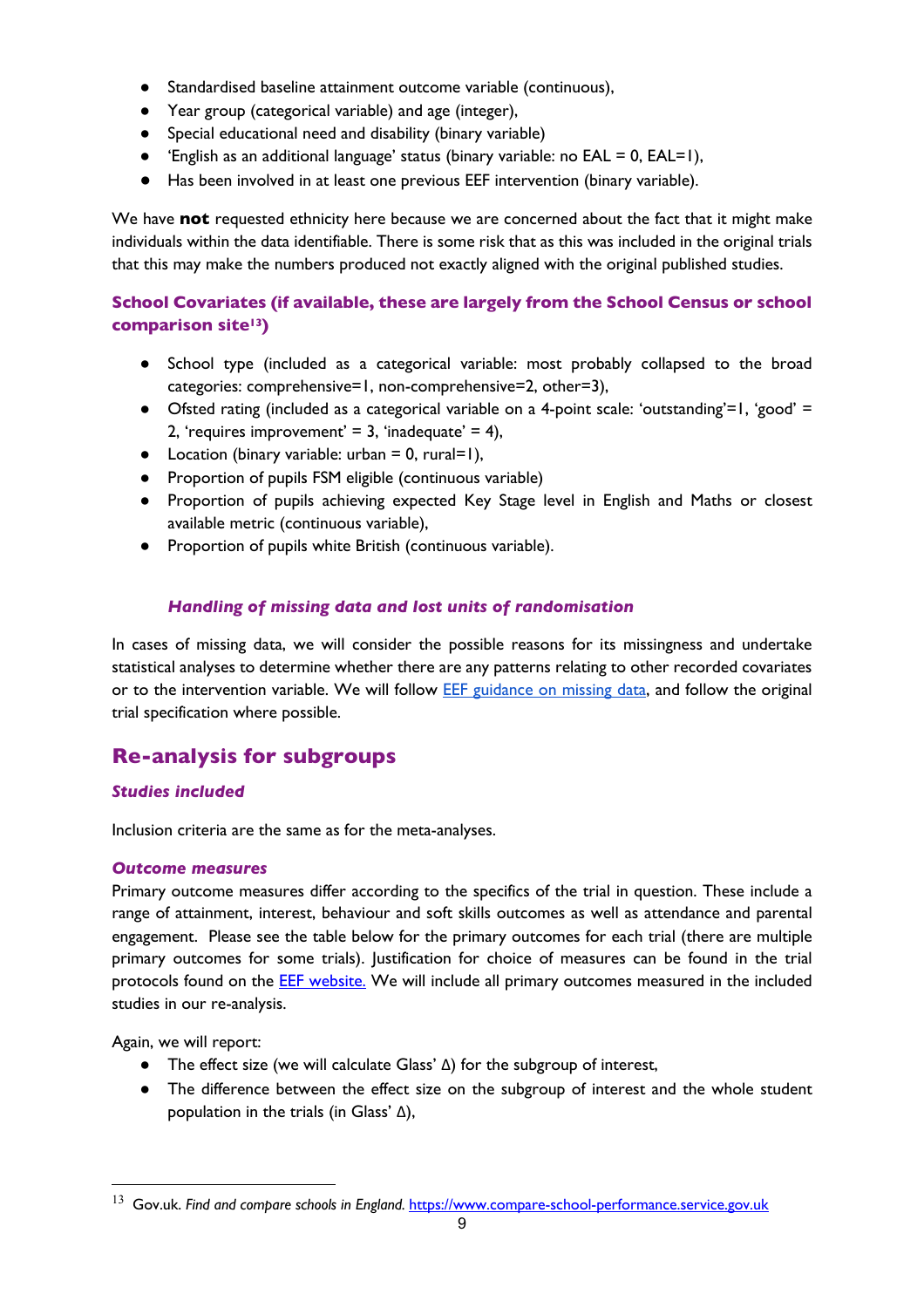• The confidence intervals for the effect on the subgroup of interest<sup>14</sup> calculated from the regressions including an indication for whether they are narrower than 0.1 SD and contain zero (which we will take as a qualitative indication of a "true zero effect").

Further, we will present the SD effect sizes in a forest plot by theme for ease of interpretation<sup>15</sup>.

## *Analytical strategy*

This will consist of a replication of the analytical strategies conducted in the original research, but with a focus on the children in contact with the social care system.

This will be done through regressions with an interaction term for the intervention and the subgroup of interest, and a control variable for the subgroup of interest.

In order to answer RQ1, we will conduct an F-test whether the sum of the interaction term and the overall treatment term is different from zero. To answer RQ2, we will test just whether the interaction term is different from zero.

We follow the majority of EEF trials in adopting a level of statistical significance of 10%. We shall consider a significant effect size of 0.1 as tentative evidence of impact of the intervention on the children in the social care system subgroup. This effect size is considered equivalent to 2 months' estimated progress. Given the exploratory nature of this analysis, and the hope that it will spur future research, we will report in more granular detail than is typical for this kind of analysis the level of statistical confidence.

#### *Handling of missing data and lost units of randomisation*

As for the meta-analysis, we will follow EEF guidance.

 $14$  Which is the sum of the overall effect and the interaction effect on the subgroup of interest.

<sup>15</sup> See e.g. Lewis, S. & Clarke, M. (2001). "Forest plots: trying to see the wood and the trees", *BMJ* 322(7300): pp. 1479-1480. http://europepmc.org/backend/ptpmcrender.fcgi?accid=PMC1120528&blobtype=pdf.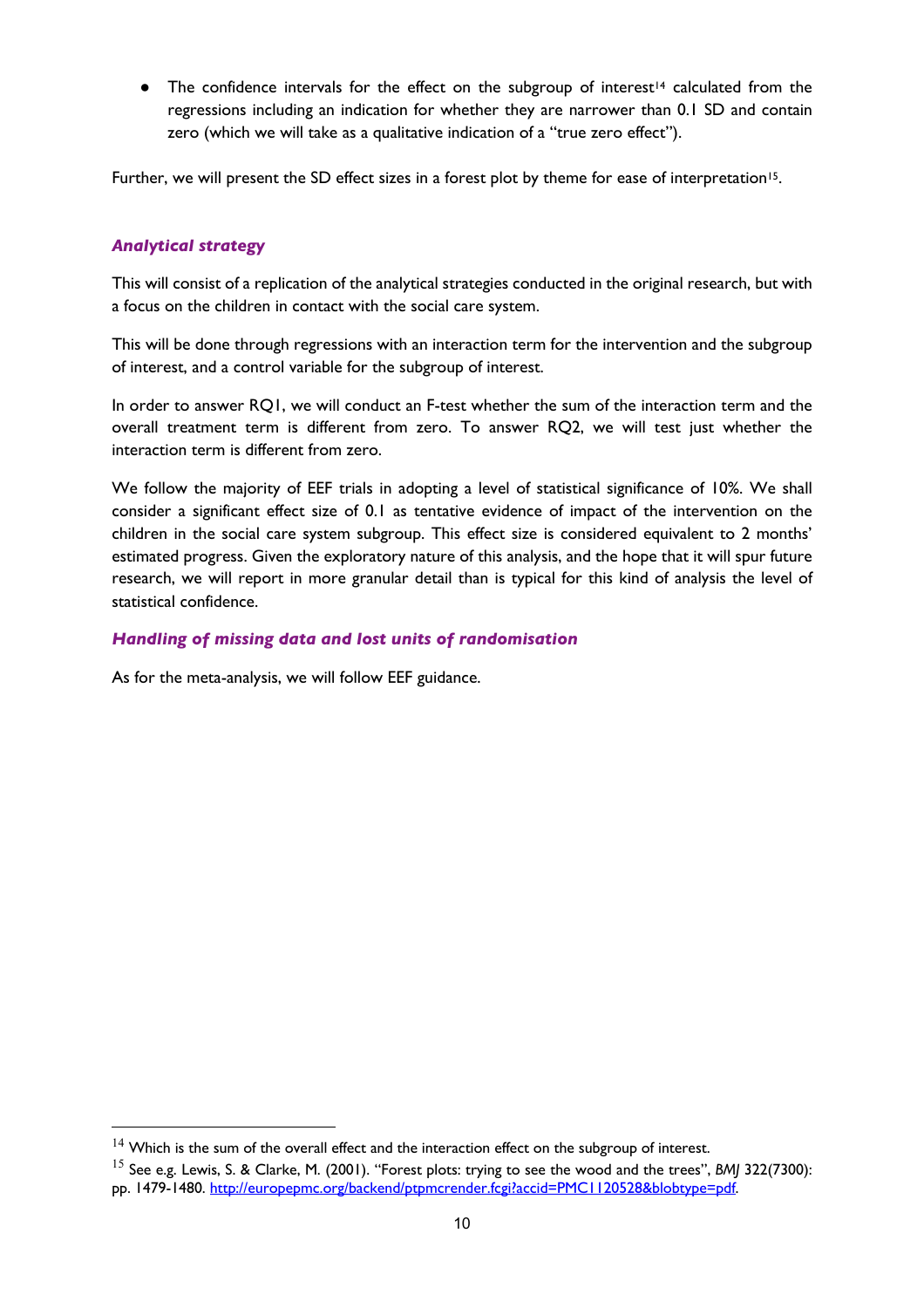## **Data Protection**

This section is structured according to the guidance given by the Information Commissioner's Office, which "covers the General Data Protection Regulation (GDPR) as it applies in the UK, tailored by the Data Protection Act 2018"<sup>16</sup>.

The Data Controller for this project is the What Works Centre for Children's Social Care. The legal basis for processing the data is legitimate interest.

This is a three part test:

1) Purpose test: are you pursuing a legitimate interest?

We are a research group within an innovation charity, whose purpose is to improve the evidence base in children's social care. We consider the processing of the data to be in our legitimate interests because it will enable us to produce research in this area, which will benefit schools or those tasked with making a personal education plan or running a virtual school.

2) Necessity test: is the processing necessary for that purpose?

The processing is necessary for the purpose because the original trials do not contain information on social care status, so we cannot answer research questions on the basis of already published reports. Also the existing evidence base on this area is very thin, so we could not rely on systematic reviews. We have mitigated against potential ethical risks by not using identifiable data as much as possible, though we still need individual-level data with variables on important moderators of educational attainment (otherwise we cannot be sure the differences in treatment effects are not due to other characteristics of children). If this processing cannot occur, it will mean that it is more difficult to plan future evaluations in this sector and teachers, social workers and virtual head teachers are more likely to rely on approaches without evidence, with downstream effects for children involved in statutory social care.

3) Balancing test: do the individual's interests override the legitimate interest

The individuals in the trial were alerted that their data would be used for statistical analysis. We have published a privacy notice on our website including an opt-out form to give general notice of this processing. While the data is quite sensitive and on a population which includes vulnerable children, we will not be using identifiable IDs and the data will be stored with the Office for National Statistics Secure Research Service. We believe this processing falls within generally socially acceptable uses of this kind of data - it is scientific research in the public interest by a charity and for the benefit of a vulnerable group.

We therefore believe that the individuals' interests do not override our legitimate interest in this processing.

<sup>16</sup>https://ico.org.uk/for-organisations/guide-to-data-protection/guide-to-the-general-data-protection-regulationgdpr/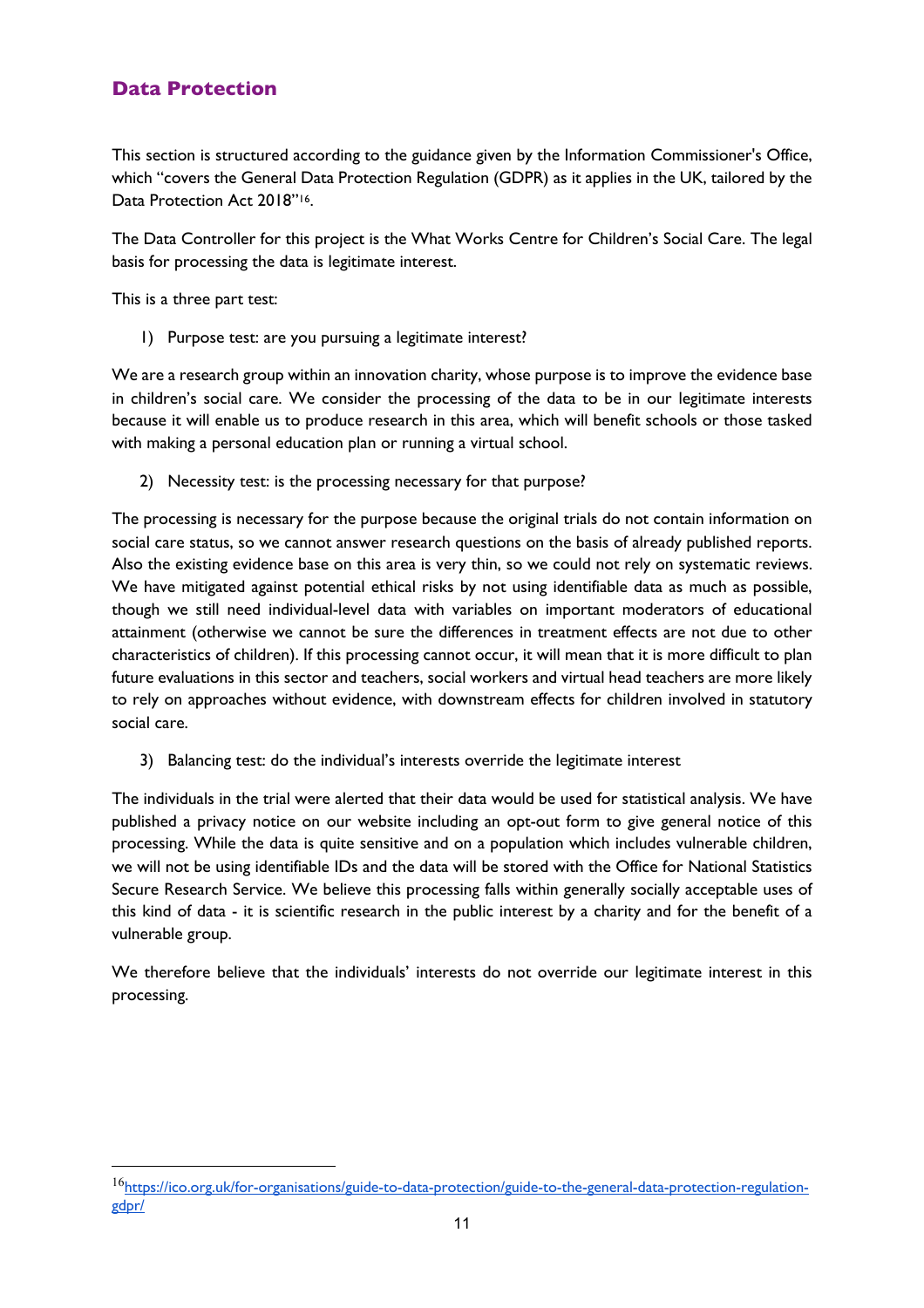The legal basis for processing special category data is that it is necessary for archiving, scientific, historical research or statistical purposes (point (e) of section 10 of the DPA which refers to (i) (archiving, research and statistics) of Article 9(2) of the GDPR). The project meets condition (4) in Part 1 of Schedule 1:

(a)is necessary for archiving purposes, scientific or historical research purposes or statistical purposes,

This processing constitutes "scientific research" as it will be used to create evidence on pre-defined, specific hypotheses around what works to promote educational attainment for children who have undergone a statutory intervention, in order to increase the knowledge base in this area. The special category data we are using is data concerning gender, and health, specifically special educational need (SEN) and disability. Not being able to assign gender, SEN status or disability status to our data limits the scientific value of this research because they are known to be a moderators of academic performance and may be confounders for the effect of having had a statutory social care intervention.

(b)is carried out in accordance with Article 89(1) of the GDPR (as supplemented by section 19)

## Organisational and Technical Arrangements

"Those safeguards shall ensure that technical and organisational measures are in place in particular in order to ensure respect for the principle of data minimisation. Those measures may include pseudonymisation provided that those purposes can be fulfilled in that manner."

The data will be pseudo-anonymised i.e. it can no longer be attributed to a specific data subject without the use of additional information. We are not requesting any 'instant identifiers' (e.g. name or address) or 'meaningful identifiers' (identifiers that allow linking to other datasets).

We will access the data using the ONS's Secure Research Service and have received accreditation by the ONS for Limited Organisational Access. We would be using the DSAP framework and complying with the standards outlined by the ONS as the technical safeguards needed under Article 89(1). For example, we shall ensure that computer screens have visors over them in the area where we are accessing the data (in our offices).

## Safeguards (DPA 2018 Section 19)

In the UK, the requirements of Article 89(1) GDPR will not be met unless the provisions of Section 19 DPA 2018 are also complied with. We have no reason to believe that the research will cause damage or distress (and certainly not substantial damage or distress) to the students - the analysis requires no extra involvement of the students. The data has already been collected and the processing and presentation of evidence is unlikely to have distressing effects because a) we protect against identification of the individual and also against statistical disclosure (following the ONS standard rules outlined in the Approved Researcher training), and b) the subject matter is not one which is distressing. The research is not being carried out for the purposes of measures or decisions with respect to a particular data subject but looks at the effect of interventions on the cohort as a whole.

## (c)is in the public interest.

The work is intended to support work towards high standards of quality of education specifically for children with involved with the statutory social care system which is a substantial section of the public.

## *Principles of the GDPR*

Principle (a): Lawfulness, fairness and transparency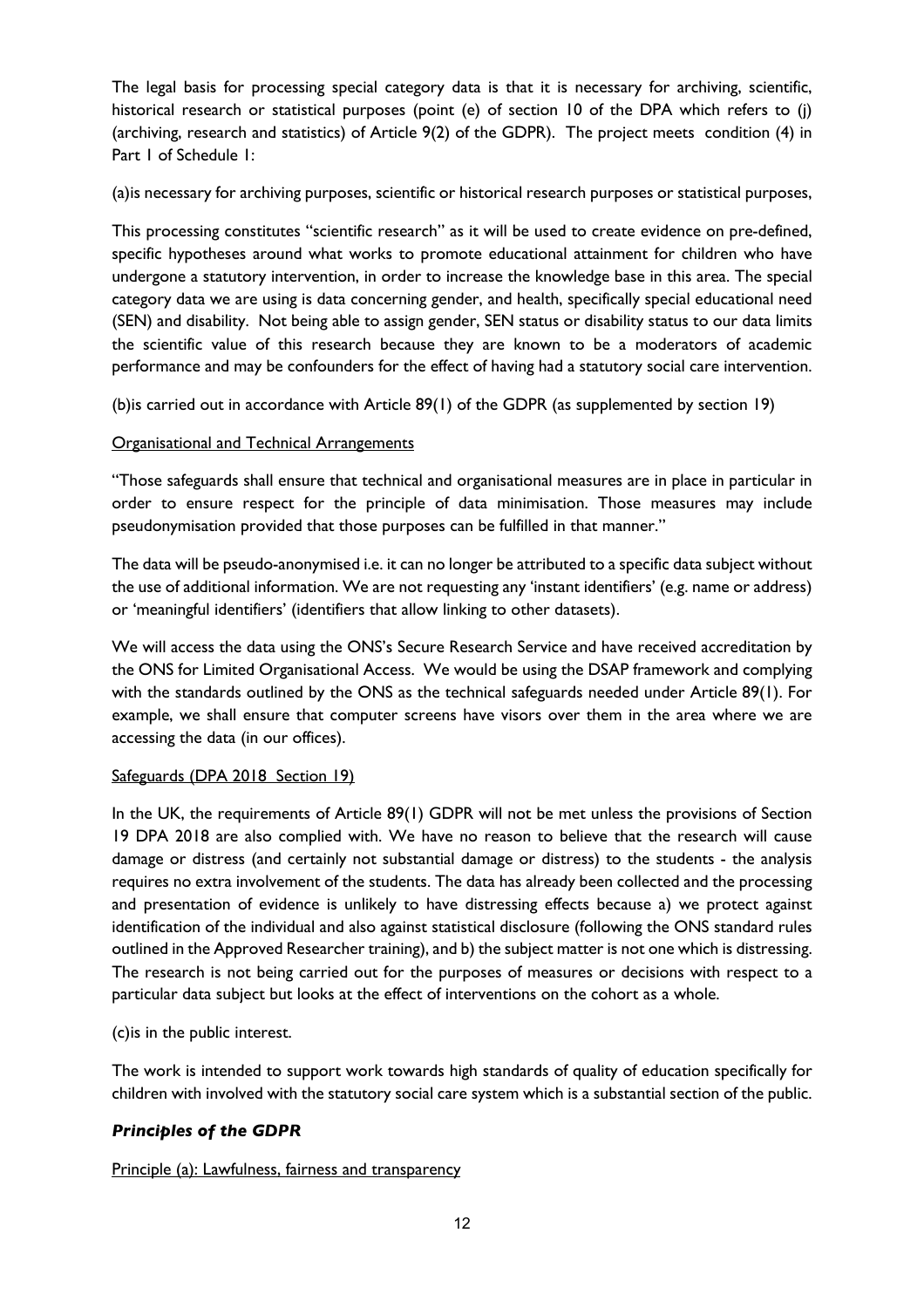1. Lawfulness:

The underlying data used to conduct this analysis consists of two sources:

- The National Pupil Database, which is a national dataset for students at state schools in England consisting primarily of information on educational attainment at different stages of their time in school and which also contains information on legal statuses relating to social work (e.g. CIN or LAC status);
- Information collected by researchers for specific trials which is usually collected by researcheror teacher-administered assessments or surveys.

The Department for Education treats the National Pupil Database as personal data, and it contains sensitive data which we will need for this project -- notably the variables needed to determine membership of the cohort of interest (notably legal status for example CIN, LAC status etc).

2. Fairness:

ICO's guidance says fairness means "you should only handle personal data in ways that people would reasonably expect and not use it in ways that have unjustified adverse effects on them"17. This data is being used for statistical research, which is part of the intended purpose of the NPD and is being used to support our cohort of interest, not have adverse effects on them.

3. Transparency:

This will be covered below in the section on the right to be informed. We will ensure that privacy notices are written in clear and plain language. We will also ensure that notices have a Flesch-Kincaid grade level of 7 to ensure that either older children who are able to object by themselves can do so and that the notices are accessible to all parents.

## Principle b): Purpose Limitation

This data will only be used to answer the research questions in this document, as part of a general purpose to increase the evidence base about how defined interventions affect the cohort of interest. They will not be used for any other purpose, other than usual statistical checks to ensure the accuracy of the data.

Where the data is researcher-collected this analysis is a different purpose than the original one used to process the data. This is a particular issue when the original basis for obtaining the data was consent from the study participants or parents.

However, statistical purposes and scientific research are "compatible purposes" to the original purpose for processing the data. We believe that in the spirit of the GDPR, it is also a purpose that research participants would find acceptable.

## Principle c): Data Minimisation

We have only requested data that is adequate, relevant and limited to what is necessary to fulfil the purpose of this project i.e. to build the evidence base on the cohort of interest. Broadly speaking, we can classify the data requested into three groups:

● Outcome measures (which are usually measures of educational attainment) which are necessary to measure whether an intervention was successful,

<sup>17</sup>https://ico.org.uk/for-organisations/guide-to-data-protection/guide-to-the-general-data-protection-regulationgdpr/principles/lawfulness-fairness-and-transparency/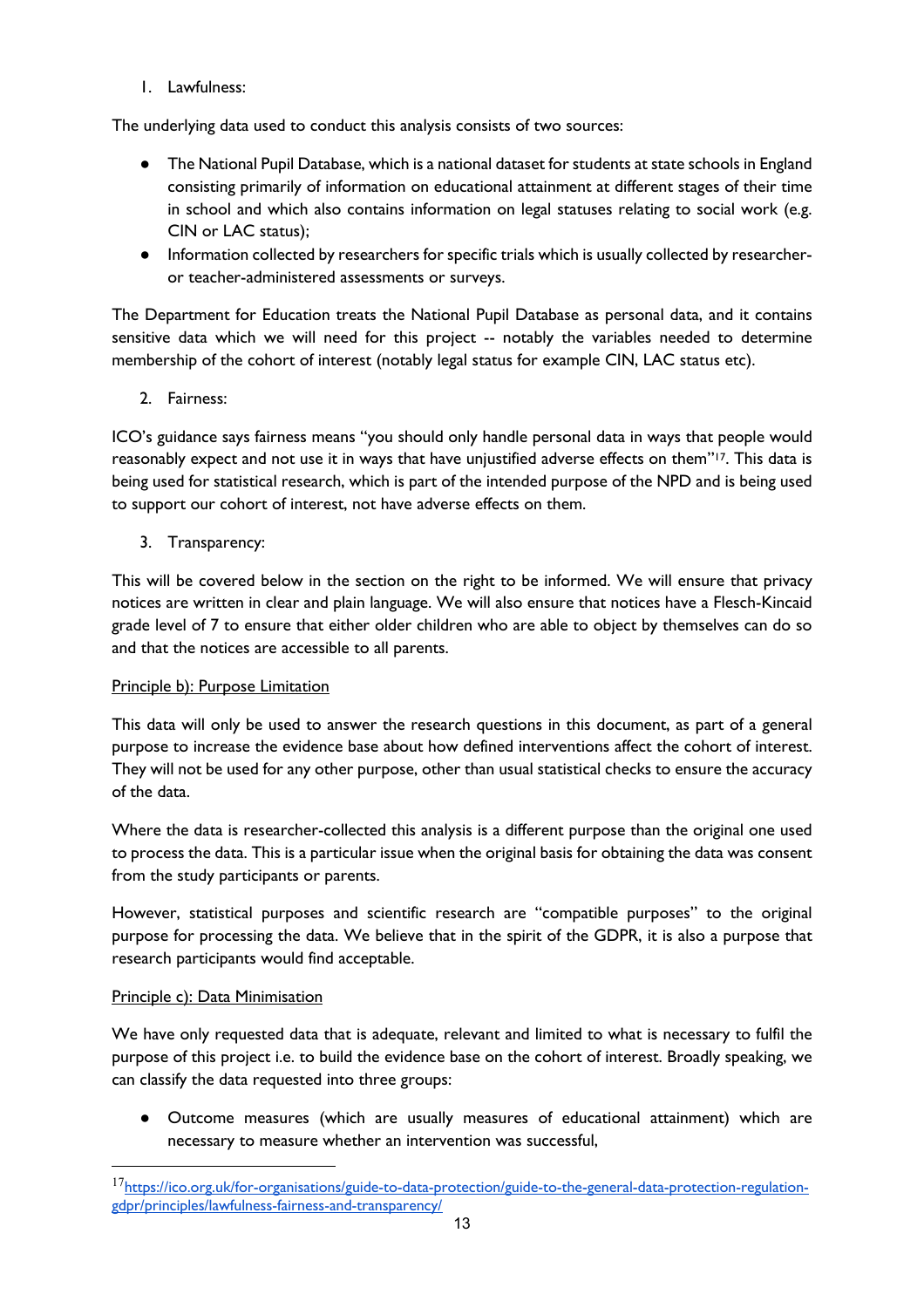- The variables needed to ascertain membership of the cohort of interest (those relating to CIN or LAC status etc),
- Other variables used in the original analysis which are necessary for comparability with that analysis, excluding ethnicity which we will not collect because of concerns that it may make individuals in the data identifiable.

#### Principle d): Accuracy

This text is borrowed from the DfE application form for access to the NPD:

*"DfE data collections undertake a significant period of cleaning and quality control, typically by frontline organisations undertaking their own data checking, and supported by validation routines at the point of entry into DfE systems. Our Subject Access Request policy allows data subjects (subject to necessary identification checks) to review the data about them which has impact on them (e.g. is used to drive elements of school funding relevant to them). In most cases, where they believe data is inaccurate and needs to be rectifying we would point them to the source of the data to ensure that the rectification can be considered locally and if appropriate ensure that any future runs of data are correct."*

#### Principle e): Storage limitation

The Centre will not store the data at all and we intend to access the data through the ONS Secure Research Service, which provides secure access to sensitive individual level data, and will only access the data for the period of time necessary to do the research and appropriate quality assurance.

Principle f): Integrity and confidentiality (Security)

See the security section below.

#### Principle g): Accountability principle

The Executive Director of the What Works Centre and Principal Investigator for this research (Dr. Michael Sanders) will be ultimately responsible for the conduct of the research. Other details are below in the accountability and governance section.

#### *Individuals' rights under the GDPR*

#### The right to be informed

Participants were given the chance to withdraw their data from analysis at the time of the original research, and were informed that their personal data could be anonymised and shared with other research organisations. EEF's Privacy Policy recommends evaluators to include the following text in recruiting documents and information sheets:

*"For the purpose of research, the responses will be linked with information about the pupils from the National Pupil Database (NPD) and shared with [delivery partner, if applicable], the Department for Education, the EEF's archive manager and, in an anonymised form, with the Office for National Statistics and potentially other research teams. Further matching to NPD and other administrative data may take place during subsequent research." (p.5)*.

On the DfE side, to borrow again from their application form to the NPD: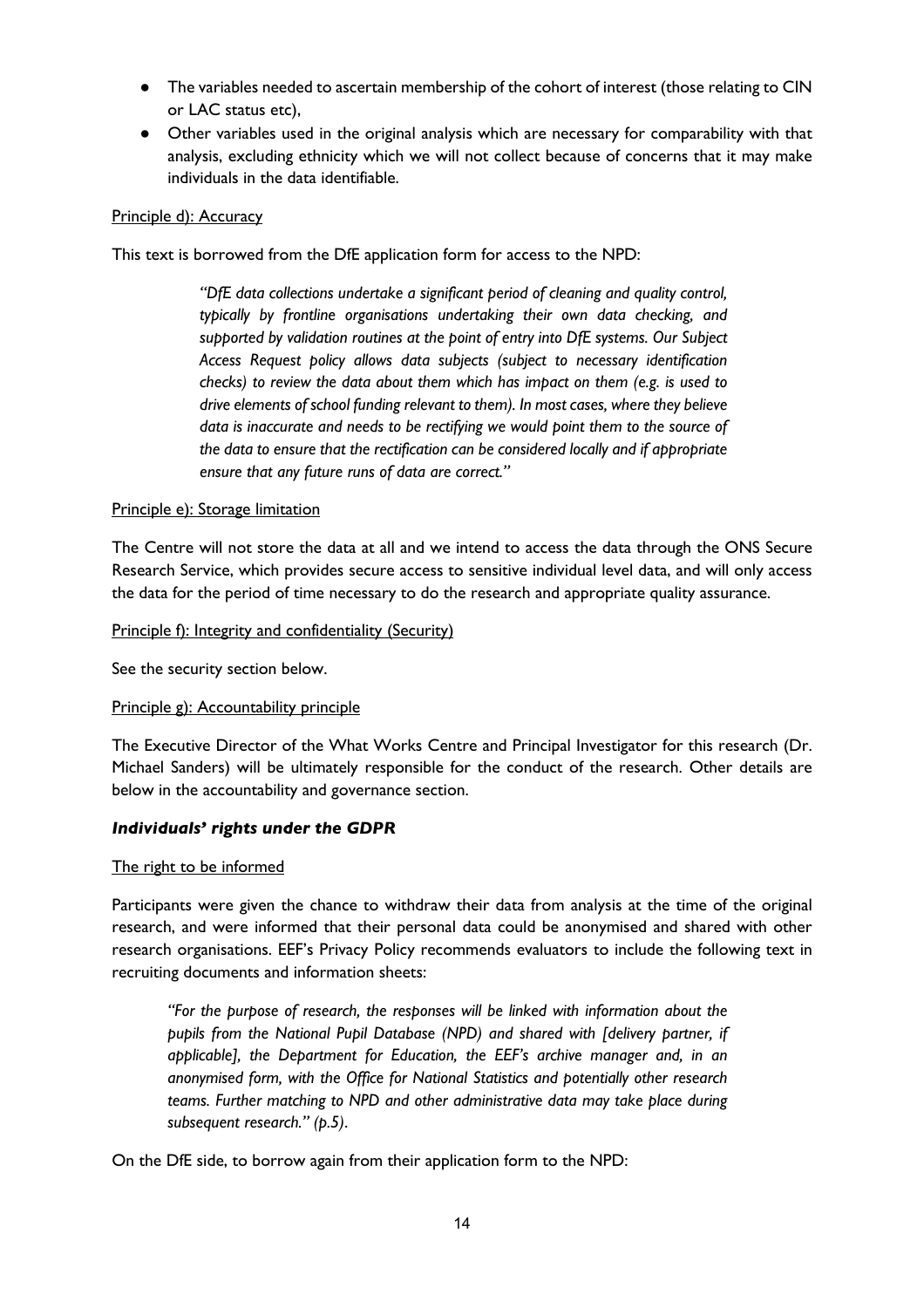*"DfE publishes model privacy notices and regularly encourages schools and colleges to use them to fulfil their own responsibilities as controllers. We recognise that schools and colleges are the 'front line' with a more direct relationship with data subjects within our data than our department. As such, we explain about how government uses data, and the NPD, within that privacy notice. DfE also has several sections on .gov.uk explaining more about how we use data, and through our transparency publications ensure that all data sharing that moves through our governance board is visible to citizens. We are undertaking work to improve the readability and interpretation of this publication."*

The Centre has published a privacy notice on its website detailing how the processing will be done, and giving the option to opt out of the processing via an online form. As this data is indirectly collected and for "scientific or historical research purposes" as well as "statistical purposes" the Centre is relying on an exemption to the requirement to individually inform participants as it would "*prevent* or *seriously impair* the achievement of the purposes for processing".

This is the case because:

- It would require the centre, which is part of a not-for-profit organisation to expend considerable resource to mail 450,000 individuals thus leaving less resources to undertake the processing;
- It would require re-identifying the individuals via their addresses, which is data the Centre does not have access to.

#### The right to access

On the DfE side, to borrow again from their application form to the NPD:

*"Individuals have the right to access their individual data and supplementary information. The right of access allows individuals to be aware of and verify the lawfulness of the processing. Individuals are entitled to obtain:*

- *confirmation that their data is being processed;*
- *access to their individual data; and*
- *other supplementary information*

*DfE has procedures in place to process Subject Access Requests in line with legislation."*

#### The right to rectification

To borrow again from their application form to the NPD:

*"Individuals have the right to access their individual data and supplementary information. The right of access allows individuals to be aware of and verify the lawfulness of the processing. Individuals are entitled to obtain:*

- *confirmation that their data is being processed;*
- *access to their individual data; and*
- *other supplementary information*

*DfE has procedures in place to process Subject Access Requests in line with legislation."*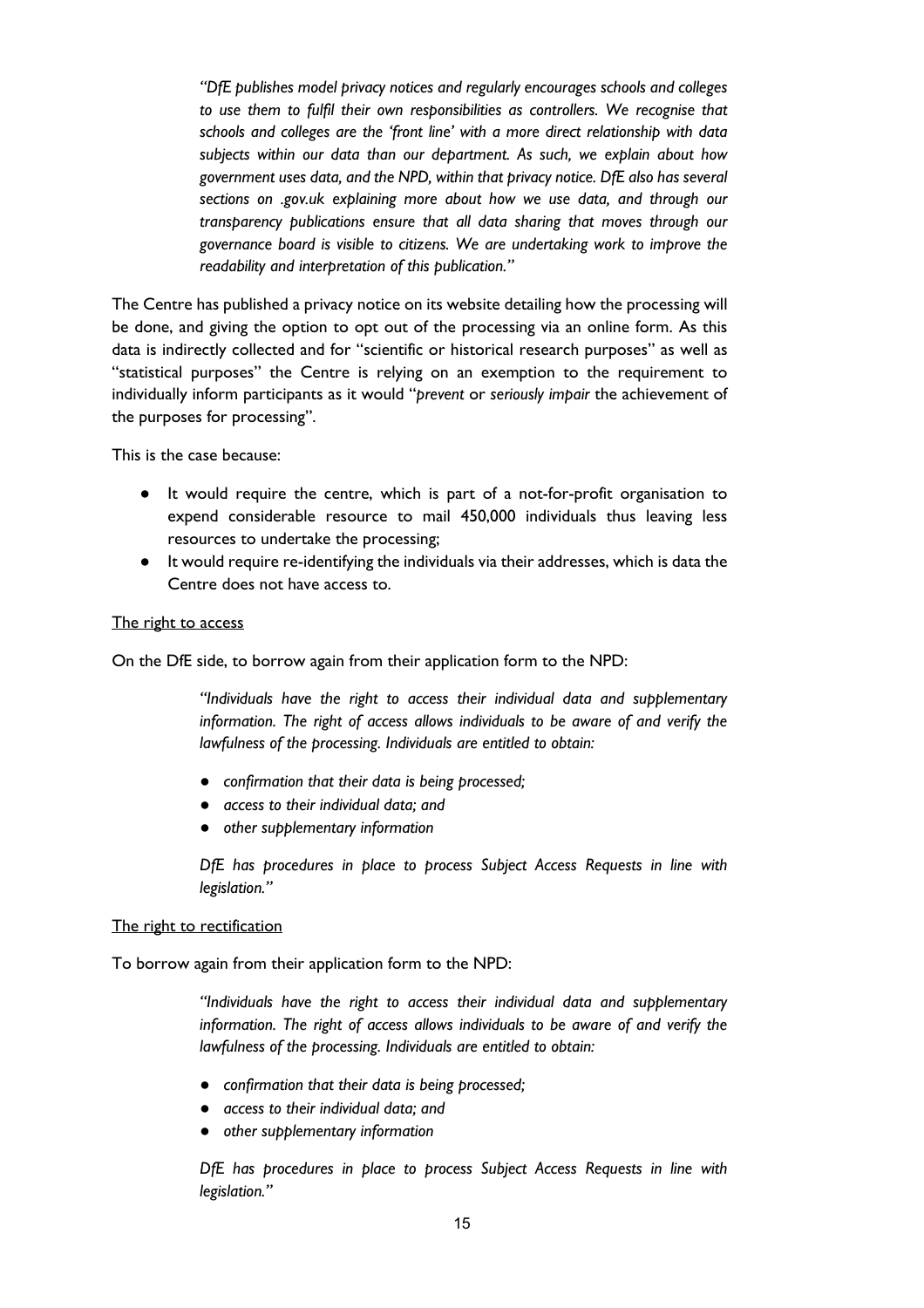#### The right of erasure

To borrow again from their application form to the NPD:

*"The right of erasure is also known as 'the right to be forgotten'. The broad principle underpinning this right is to enable an individual to request the deletion or removal of individual data where there is no compelling reason for its continued processing. This right is not applicable if the data is collected through a legitimate legal gateway which DfE data is."*

#### The right to restrict processing

Our general privacy notice contains a form with options to either object to the processing, restrict the processing or have the data erased from the extract that the Centre is using.

#### The right to data portability

To borrow again from their application form to the NPD:

*"The right to data portability allows individuals to obtain and reuse their individual data for their own purposes across different services. It allows them to move, copy or transfer individual data easily from one IT environment to another in a safe and secure way, without hindrance to usability. This is not particularly relevant in the context of DfE operations."*

The right to object

See the right to restrict processing.

Individual's rights in relation to automated decision-making and profiling

Nothing in this analysis is related to either automated decision-making or profiling of any individuals, and in particular relating to the GDPR not the individuals whose data we will be analysing.

## *Accountability and Governance under the GDPR*

Nesta (which is incubating the WWC CSC) has a Data Protection Team which has the responsibility for the management of Data Protection on behalf of the Organisation. The Data Protection Team includes the Deputy CEO, ensuring compliance with GDPR at the highest level of management. Each team has a Data Protection Lead which has day-to-day responsibility for data protection. There is no formal Data Protection Officer at Nesta because Nesta does not routinely undertake large-scale processing of personal data

Nesta's Data Protection Policy evidences the steps taken to ensure compliance with GDPR and documents the appropriate technical and organisation measures in place to comply with GDPR.

## *Security*

The approach of Nesta (which is incubating the WWC CSC) to information security is outlined in its Information Security and IT Usage Policy. We will be using the ONS' Secure Research Service either in person at the ONS' sites (in which case we will adopt the ONS' rules for using those sites) or via a VPN. The Centre has been accredited by the ONS for Limited Organisational Connectivity.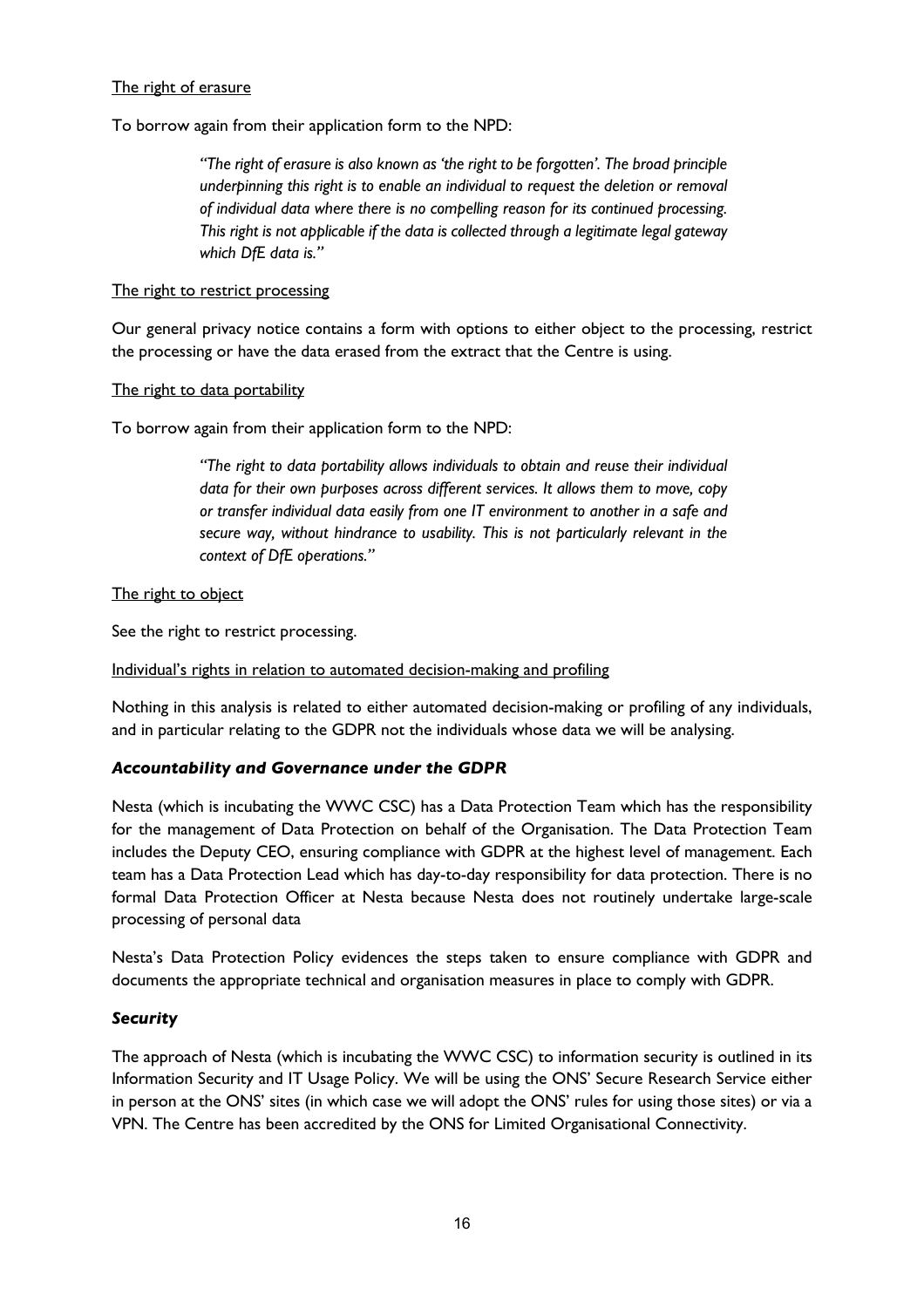## *Checks on staff*

The data will only be accessed by Centre research team members who are ONS Approved Researchers, with DBS checks. Research staff at both the EEF and the What Works Centre have undergone data protection training and have substantial experience in handling data. The research team continues to review the training needs of the team to ensure the Centre's approach remains upto-date.

#### *Pre-registration*

We will pre-register the protocols on the OSF (Open Science Framework: https://osf.io).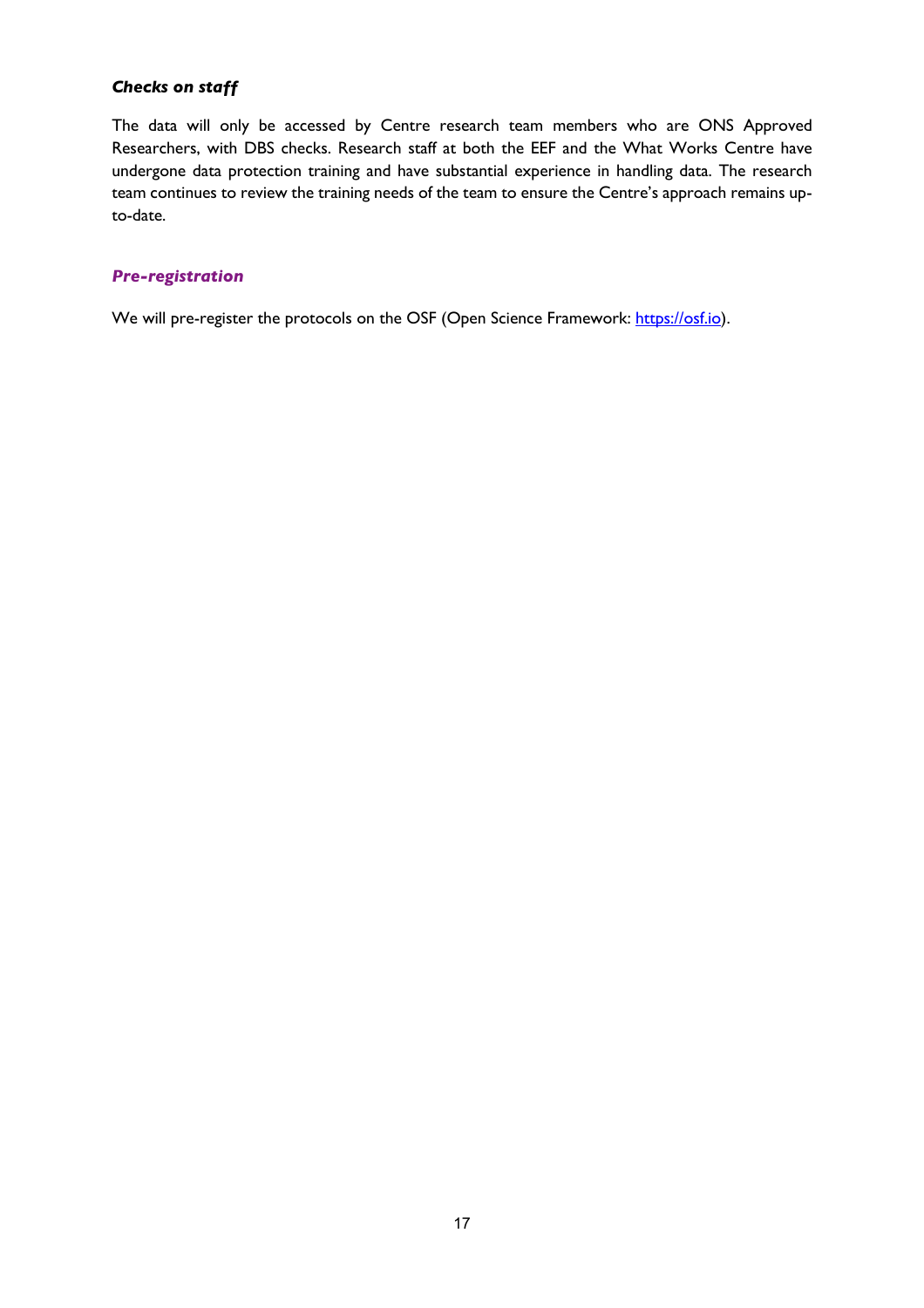## **Appendix: Table of studies**

The table includes all primary outcomes for each intervention in each trial included in the re-analysis and the meta-analysis. The MDES and sample sizes reflect the sample at the point of the analysis (ITT). Where the trials are multi-armed, the sample size is listed as for that intervention and for the specific outcome variable. Where the trials are split-arm trials, the sample size is listed as the total sample size. We have defined statistical significance at the 10% level, though this in some cases it was taken at 5% in the original reporting.

†School /pupil numbers are at the point of analysis.

††MDES are stated at the point of analysis, which were reported in all but a small number of trials. In cases in which MDES was not disclosed, stated as a range or only at the point of randomisation, this is noted.

††† Significance defined at the 10% level.

|                          |          | Trial     | <b>Unit of</b><br>randomisatio |                    |                             | <b>MDES</b><br><b>Pupils</b> |            | <b>Primary outcome</b>      |                                          | <b>Effect</b> | Significanc <sup>1</sup> |
|--------------------------|----------|-----------|--------------------------------|--------------------|-----------------------------|------------------------------|------------|-----------------------------|------------------------------------------|---------------|--------------------------|
| <b>Trial</b>             |          | Year type | <b>Arms</b>                    | n                  | <b>Schools<sup>1</sup>1</b> |                              | <b>Itt</b> | <b>Variable</b>             | <b>Measure</b>                           | <b>size</b>   | $e^{\frac{1}{n}}$        |
| Ist Class @<br>Number    | 2015 RCT |           |                                | 2 School           | 130                         | 491                          |            | 0.27 Quantitative reasoning | Quantitative Reasoning<br>Test           | $0.18$ $Y$    |                          |
| Abracadabra              | 2013 RCT |           |                                | 3 School and pupil | 48                          | 1731                         |            | 0.27 Reading attainment     | Progress in Reading<br>Assessment (PIRA) | $0.27$ Y      |                          |
| Abracadabra<br>(offline) | 2013 RCT |           |                                | 3 School and pupil | 48                          | 1715                         |            | 0.27 Reading attainment     | Progress in Reading<br>Assessment (PIRA) | $0.27$ Y      |                          |
| Accelerated<br>Reader    | 2012 RCT |           |                                | $2$ Pupil          |                             | 349                          |            | 0.2 Reading attainment      | New Group Reading<br>Test (NGRT)         | $0.24$ Y      |                          |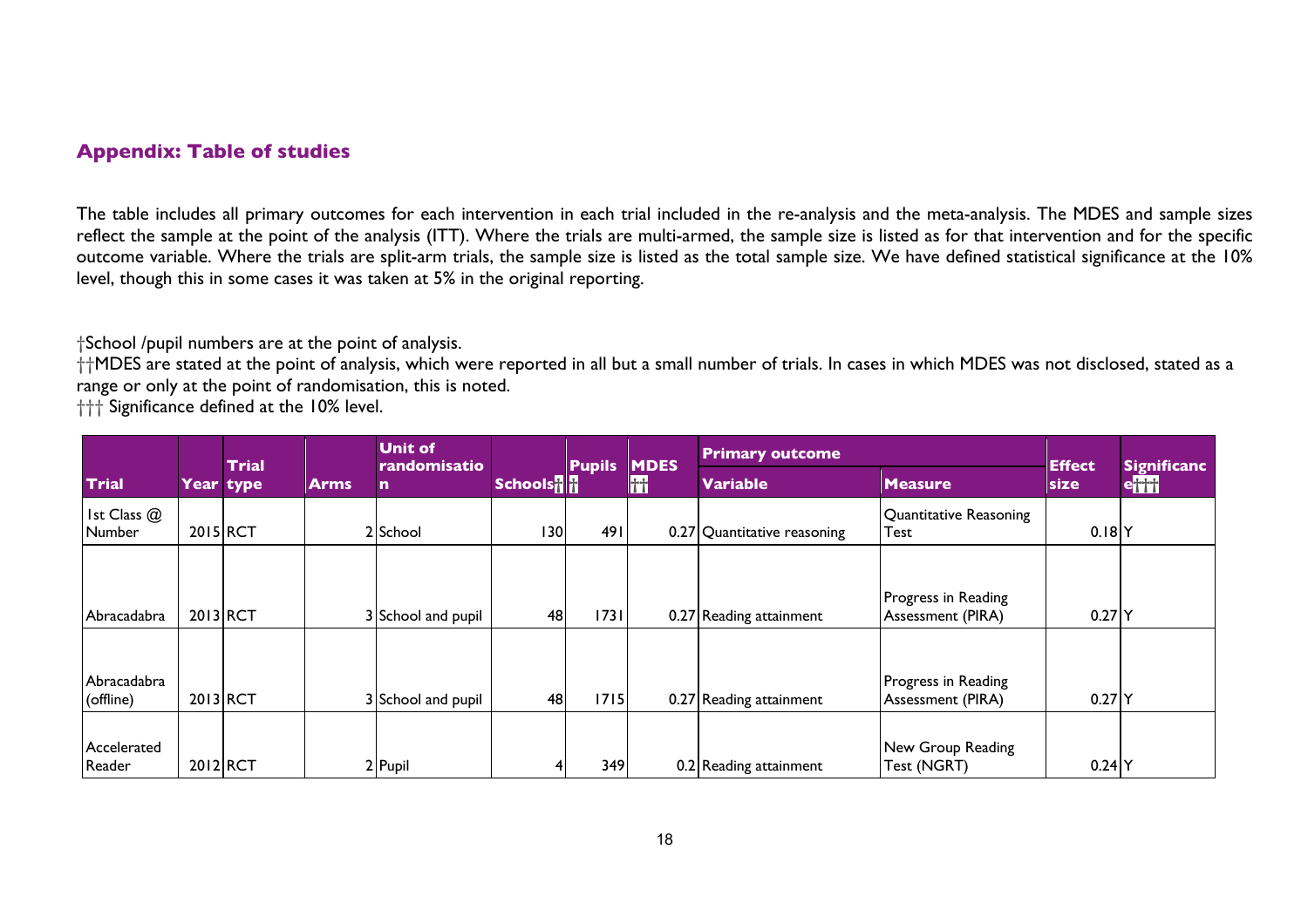| Act, Sing, Play<br>(Singing) -<br>Maths         |          | 2013 RCT   | 3              | Pupil  | 19 | 542   | 0.22 | Mathematics attainment      | Performance Indicators<br>in Primary Schools<br>(Maths)   | $0.04$ N  |              |
|-------------------------------------------------|----------|------------|----------------|--------|----|-------|------|-----------------------------|-----------------------------------------------------------|-----------|--------------|
| Act, Sing, Play<br>(Singing) -<br>English       |          | 2013 RCT   | 3              | Pupil  | 9  | 542   | 0.22 | English attainment          | Performance Indicators<br>in Primary Schools<br>(English) | $0.03$ N  |              |
| Act, Sing, Play<br>(Strings) -<br>Maths         |          | 2013 RCT   | 3              | Pupil  | 9  | 545   | 0.22 | Mathematics attainment      | Performance Indicators<br>in Primary Schools<br>(Maths)   | $-0.03$ N |              |
| Act, Sing, Play<br>(Strings) -<br>English       |          | 2013 RCT   | 3              | Pupil  | 9  | 545   | 0.22 | English attainment          | Performance Indicators<br>in Primary Schools<br>(English) | $0.03$ N  |              |
| Affordable<br><b>Maths Tuition</b>              | 2014     | <b>RCT</b> | $\overline{2}$ | School | 64 | 578   | 0.33 | Mathematics attainment      | KS2 Maths                                                 | $-0.02$ N |              |
| <b>Best Practice</b><br>in Setting -<br>Maths   | 2014     | <b>RCT</b> | $\overline{2}$ | School | 76 | 2,383 |      | 0.15 Mathematics attainment | Progress Test in Maths<br>(PTM13)                         | $-0.01$   | $\mathsf{N}$ |
| <b>Best Practice</b><br>in Setting -<br>English | 2014     | <b>RCT</b> | $\mathbf{2}$   | School | 37 | 939   |      | 0.19 English attainment     | Progress Test in English<br>(PTE13)                       | $-0.08$   | N            |
|                                                 |          |            |                |        |    |       |      |                             |                                                           |           |              |
| <b>Butterfly</b><br>Phonics                     | 2013     | <b>RCT</b> | $\overline{2}$ | Pupil  | 6  | 310   |      | 0.63 Reading attainment     | New Group Reading<br>Test (NGRT)                          | $0.43$ N  |              |
| Catch Up<br>Literacy                            | 2012 RCT |            | 3              | Pupil  | 15 | 557   | 0.27 | Reading attainment          | New Group Reading<br>Test                                 | $0.12$ Y  |              |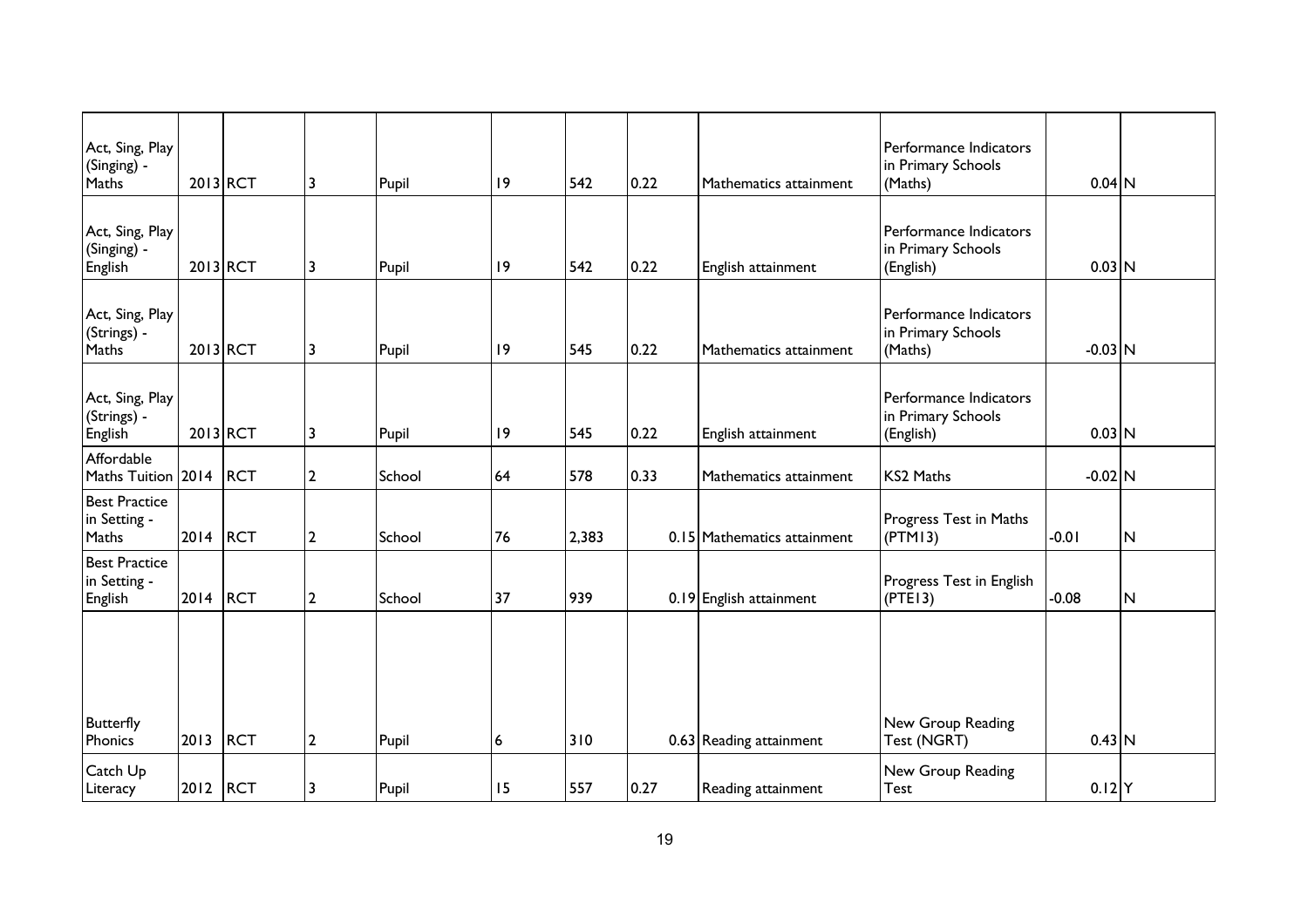| Catch Up<br>Literacy (re-<br>grant)                        | 2019 | <b>RCT</b> | $\mathbf{2}$   | School  | 4              | 1035 | 0.24        | Reading attainment          | Hodder Group Reading<br>Test (HGRT)          | $0.01$ N  |                |
|------------------------------------------------------------|------|------------|----------------|---------|----------------|------|-------------|-----------------------------|----------------------------------------------|-----------|----------------|
| Catch Up<br>Numeracy                                       | 2012 | <b>RCT</b> | 3              | Pupil   | 54             | 216  |             | 0.25 Mathematics attainment | <b>Basic Number Screening</b><br>Test        | $0.21$ Y  |                |
| Catch Up<br>Numeracy vs<br>time<br>equivalent              | 2012 | <b>RCT</b> | 3              | Pupil   | 54             | 210  |             | 0.25 Mathematics attainment | <b>Basic Number Screening</b><br><b>Test</b> |           | 0 <sub>N</sub> |
| Catch Up<br>Numeracy<br>(re-grant)                         | 2019 | <b>RCT</b> | $\mathbf{2}$   | School  | 42             | 48   |             | 0.25 Mathematics attainment | Progress in Maths (PiM)                      | $-0.04$ N |                |
| Changing<br>Mindsets -<br>Pupil<br>workshops<br>(maths)    | 2013 | <b>RCT</b> | $\overline{2}$ | Pupil   | 6              | 174  | $0.4 - 0.5$ | Mathematics attainment      | Measuring Success in<br>Maths (MSiM)         | $0.1$ N   |                |
| Changing<br>Mindsets -<br>Pupil<br>workshops<br>(english)  | 2013 | <b>RCT</b> | $\mathbf{2}$   | Pupil   | $6\phantom{a}$ | 178  | $0.4 - 0.5$ | English attainment          | Progress in English (PiE)                    | $0.18$ Y  |                |
| Changing<br>Mindsets -<br>Teacher<br>training<br>(maths)   | 2013 | <b>RCT</b> | $\mathbf{2}$   | Teacher | 30             | 896  | $0.3 - 0.4$ | Mathematics attainment      | Measuring Success in<br>Maths (MSiM)         | $0.01$ N  |                |
| Changing<br>Mindsets -<br>Teacher<br>training<br>(english) | 2013 | <b>RCT</b> | $\overline{2}$ | Teacher | 30             | 885  | $0.3 - 0.4$ | English attainment          | Progress in English (PiE)                    | $-0.11$ N |                |
| Chatterbooks 2013                                          |      | <b>RCT</b> | 3              | Pupil   | 12             | 304  | 0.22        | Reading attainment          | New Group Reading<br>Test                    | $-0.14$ N |                |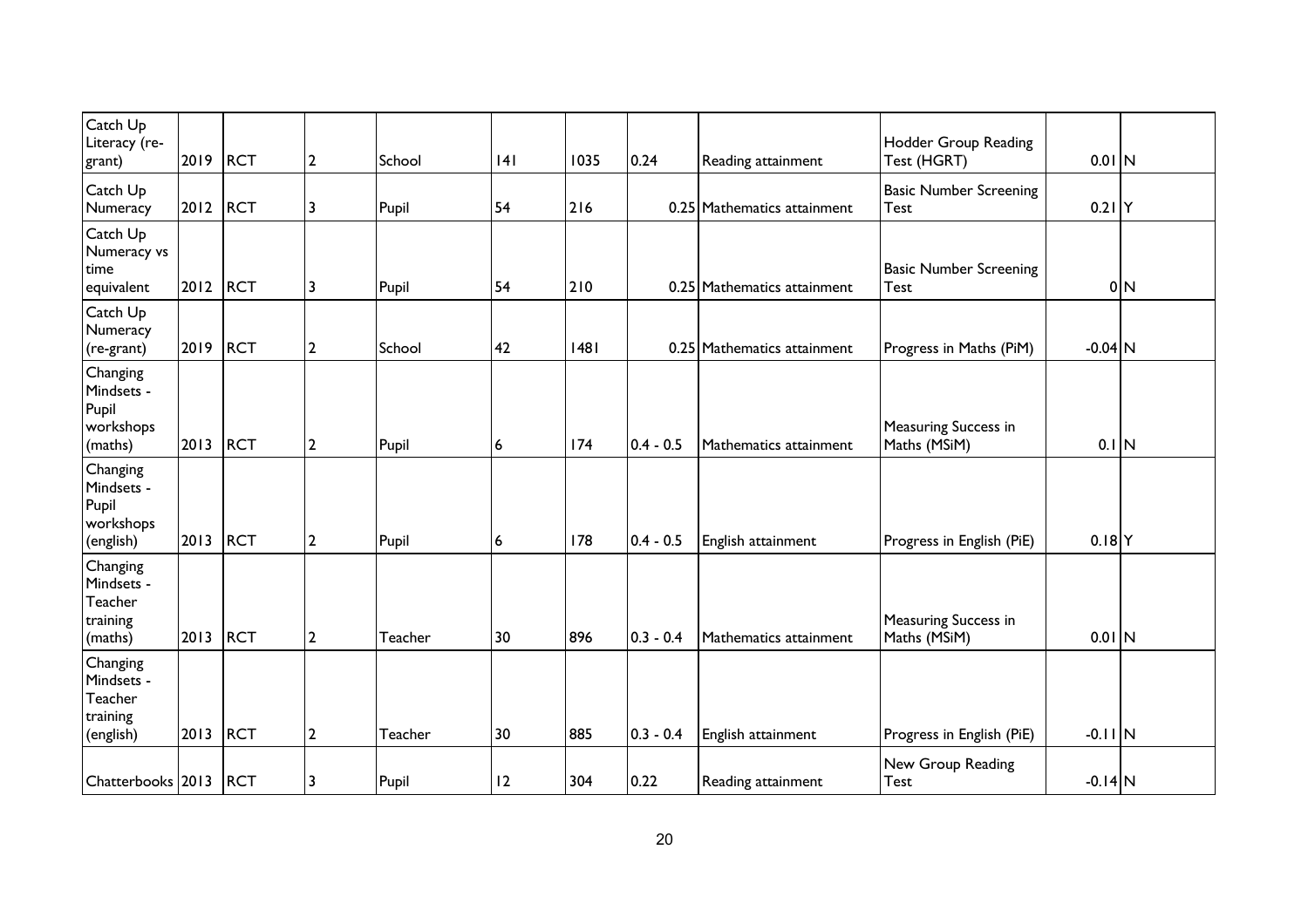| Chatterbooks<br>plus                          | 2013     | <b>RCT</b> | 3              | Pupil    | 12  | 295       | 0.22                                               | Reading attainment                                   | New Group Reading<br><b>Test</b> | $-0.01$ N           |   |
|-----------------------------------------------|----------|------------|----------------|----------|-----|-----------|----------------------------------------------------|------------------------------------------------------|----------------------------------|---------------------|---|
| Chess in<br>Primary<br>Schools                |          | 2013 RCT   |                | 2 School | 100 | 4009      |                                                    | 0.18 Mathematics attainment                          | KS2 maths score                  | $0.01$ N            |   |
| Children's<br>University -<br>maths           | 2014     | <b>RCT</b> | 2              | School   | 68  | 23        | $ 0.2 - 0.3 $                                      | Maths attainment                                     | KS2 maths                        | 0.15 N              |   |
| Children's<br>University -<br>reading         | 2014     | <b>RCT</b> | $\overline{2}$ | School   | 68  | 1224      | $ 0.2 - 0.3$                                       | Reading attainment                                   | KS2 reading                      | $0.12$ N            |   |
| Dialogic<br>Teaching -<br>Maths               | 2014     | <b>RCT</b> | $\overline{2}$ | School   | 69  | 603       | 0.28                                               | Maths attainment                                     | Progress Test in Maths           | $0.09$ N            |   |
| <b>Dialogic</b><br>Teaching -<br>English      | 2014     | <b>RCT</b> | $\overline{2}$ | School   | 69  | 627       | 0.28                                               | English attainment                                   | Progress Test in English         | $0.15$ <sup>Y</sup> |   |
| Dialogic<br>Teaching -<br>Science             | 2014     | <b>RCT</b> | $\overline{2}$ | School   | 69  | 613       | 0.28                                               | Science attainment                                   | Progress Test in Science         | $0.12$ Y            |   |
| <b>Discover</b><br>Summer<br>School           |          | 2013 RCT   |                | 2 Pupil  | 9   | $124$ nt) | Underpo<br>wered<br>(insufficie<br>nt<br>recruitme | English attainment                                   | Progress in English 11<br>(PiE)  | $0.25$ N            |   |
| Embedding<br>Formative<br>Assessment          | 2015 RCT |            |                | 2 School | 40  | 25,393    |                                                    | General educational<br>$0.17$ attainment             | Attainment 8 GCSE                | 0.1                 | Y |
| Families and<br>Schools<br>Together<br>(FAST) | 2015 RCT |            |                | 2 School | 115 | 4221      |                                                    | Reading and arithmetic<br>0.18 attainment (combined) | <b>KSI</b>                       | 0.01                | N |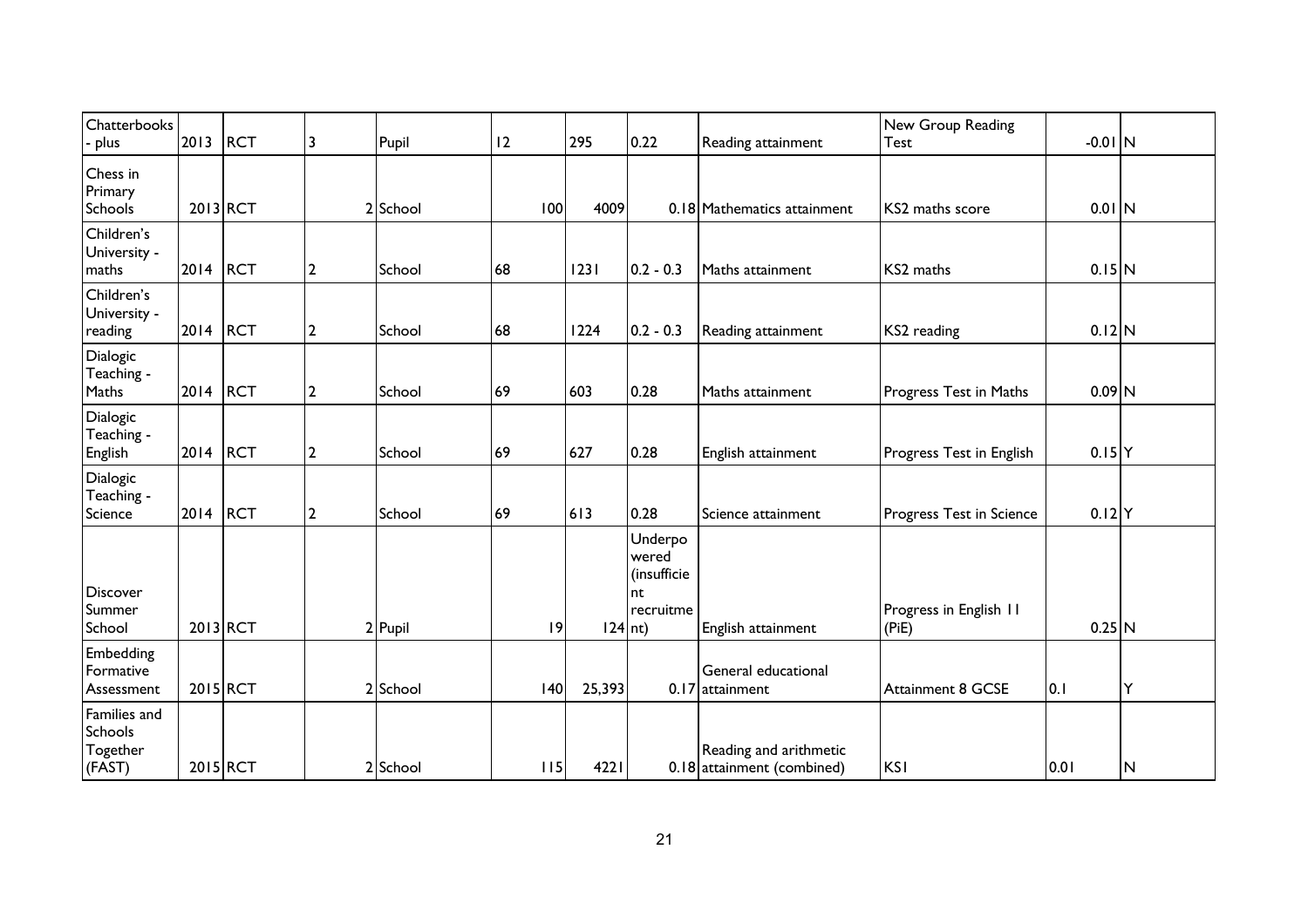| <b>Family skills</b>                                    | 2016     | <b>RCT</b> | $\overline{2}$ | School                                                           | 102 |    | 1985 | 0.23                                                                          | Literacy attainment                           | <b>CEM BASE Reception</b><br><b>Baseline Assessment</b> | $0.01$ N                |                |
|---------------------------------------------------------|----------|------------|----------------|------------------------------------------------------------------|-----|----|------|-------------------------------------------------------------------------------|-----------------------------------------------|---------------------------------------------------------|-------------------------|----------------|
| Flipped<br>Learning                                     | 2013     | <b>RCT</b> | $\overline{2}$ | School                                                           | 24  |    | 1129 | 0.38                                                                          | Mathematics attainment                        | <b>KS2 Maths</b>                                        | $0.09$ N                |                |
| Foreign<br>Language<br>Learning in<br>Primary<br>School |          | 2014 RCT   | 2              | <b>Class</b>                                                     |     | 91 | 2166 |                                                                               | 0.28 English attainment                       | Overall Progress in<br>English (PiE)                    | $\overline{\mathbf{0}}$ | ${\sf N}$      |
| <b>Fresh Start</b>                                      |          | 2013 RCT   |                | 2 Pupil                                                          |     | 10 | 419  |                                                                               | 0.26 Literacy attainment                      | New Group Reading<br><b>Test</b>                        | $0.24$ Y                |                |
| <b>FRIENDS</b>                                          | 2015     | <b>RCT</b> | $\overline{2}$ | Class                                                            | 79  |    | 3010 | 0.15                                                                          | Maths and reading<br>attainment (combined)    | KS2 Maths and reading                                   | $0.01$ N                |                |
| Future<br>Foundations<br>Summer<br>School -<br>English  | 2013     | <b>RCT</b> | $\overline{2}$ | Pupil                                                            | 43  |    | 310  | <b>Not</b><br>disclosed,<br>underpow<br>ered due<br>to low<br>recruitme<br>nt | English attainment                            | KS2 Reading and Writing                                 | $0.17$ N                |                |
| Future<br>Foundations<br>Summer<br>School -<br>Maths    | 2013     | <b>RCT</b> | $\overline{2}$ | Pupil                                                            | 43  |    | 306  | As above                                                                      | Maths attainment                              | <b>KS2 Maths</b>                                        |                         | 0 <sub>N</sub> |
| Graduate<br>Coaching<br>Programme                       |          | 2012 RCT   |                | 2 Pupil                                                          |     | 4  | 291  |                                                                               | Reading, spelling and<br>0.21 grammar ability | PiE                                                     | $0.36$ Y                |                |
| Grammar for<br>Writing -<br>small group<br>vs control   | 2013 RCT |            | 3              | Pupils<br>randomised<br>(small group /<br>whole class)<br>within | 50  |    | 817  |                                                                               | 0.23 Writing attainment                       | <b>Extended writing score</b><br>exercises (PiE II LF)  | $0.24$ Y                |                |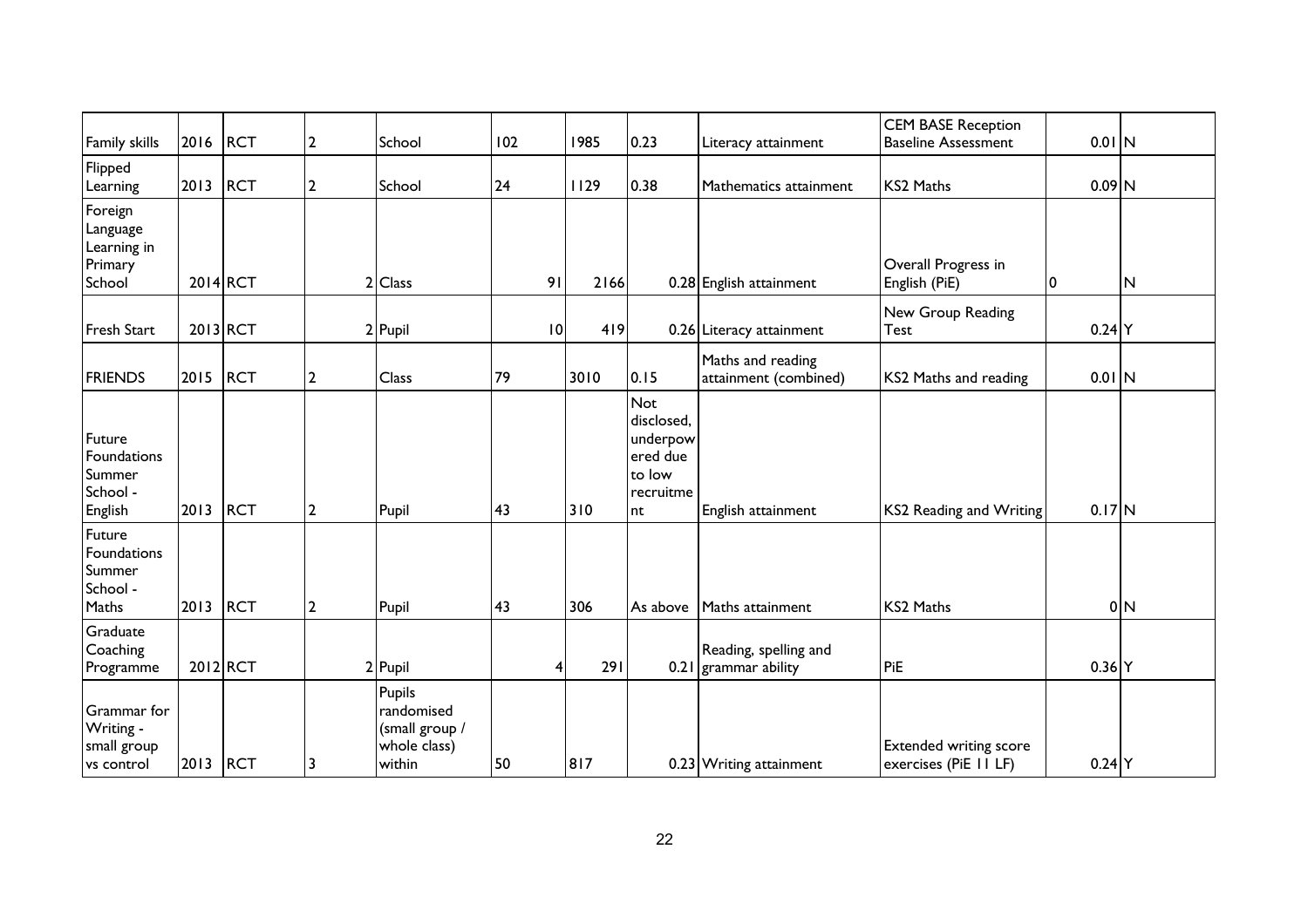|                                                              |          |            |                | intervention<br>classes                                                                     |     |      |      |                                                |                                                             |           |  |
|--------------------------------------------------------------|----------|------------|----------------|---------------------------------------------------------------------------------------------|-----|------|------|------------------------------------------------|-------------------------------------------------------------|-----------|--|
| Grammar for<br>Writing -<br>whole class vs<br>control        | 2013     | <b>RCT</b> | 3              | Pupils<br>randomised<br>(small group /<br>whole class)<br>within<br>intervention<br>classes | 50  | 1289 |      | 0.18 Writing attainment                        | <b>Extended writing score</b><br>exercises (PiE II LF)      | $0.1$ N   |  |
| Grammar for<br>Writing (re-<br>grant)                        | 2017     | <b>RCT</b> | $\overline{2}$ | School                                                                                      | 135 | 5416 |      | 0.18 Writing attainment                        | Bespoke test based on<br>KS2 writing                        | $-0.02$ N |  |
| GraphoGame<br>Rime -<br>Reading                              | 2015     | <b>RCT</b> | $\overline{2}$ | Pupil                                                                                       | 15  | 362  | 0.25 | Reading attainment                             | New Group Reading<br>Test (NGRT)                            | $-0.06$ N |  |
| GraphoGame<br>Rime -<br><b>Spelling</b>                      | 2015     | RCT        | $\overline{2}$ | Pupil                                                                                       | 15  | 362  | 0.25 | Spelling attainment                            | Single-Word Spelling<br>Test (SWST)                         | $0.01$ N  |  |
| Hampshire<br>Hundreds                                        |          | 2012 RCT   |                | 2 School                                                                                    | 24  | 2148 |      | Reading and maths<br>0.2 attainment (combined) | Interactive<br>Computerised<br>Assessment System<br>(InCAS) | $0.03$ N  |  |
| Improving<br>Numeracy<br>and Literacy<br>in KSI -<br>maths   | 2012     | RCT        | 3              | School                                                                                      | 36  | 1365 | 0.18 | Mathematics attainment                         | Progress in Maths 7<br>(PiM)                                | $0.2$ Y   |  |
| Improving<br>Numeracy<br>and Literacy<br>in KSI -<br>english | 2012 RCT |            | 3              | School                                                                                      | 38  | 1427 | 0.18 | English attainment                             | Progress in English 7<br>(PiE)                              | $-0.05$ N |  |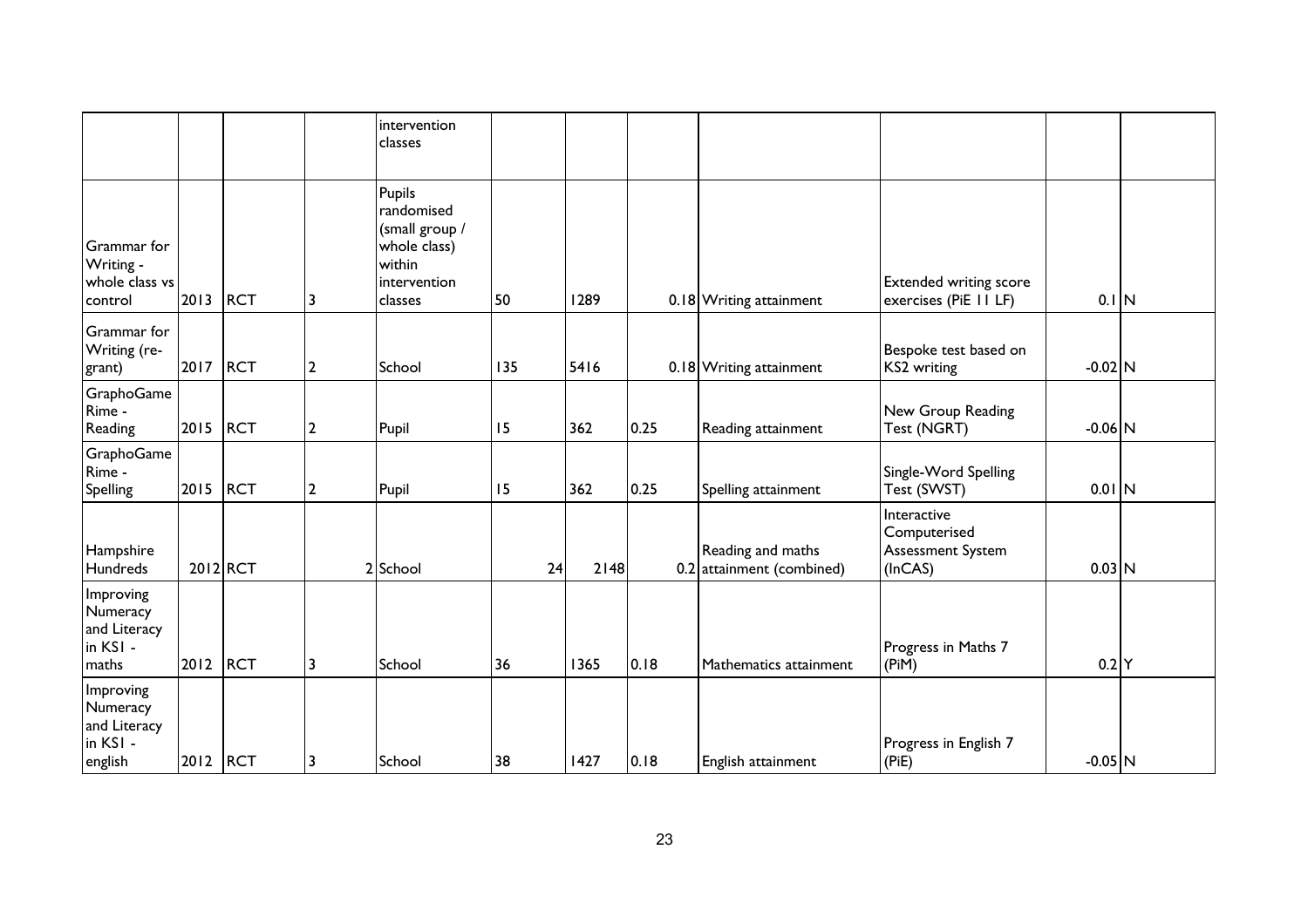| Increasing<br>Pupil<br>Motivation;<br>financial<br>incentive;<br>Maths   | 2012     | <b>RCT</b> | 3 | School   | 48 | 7960     | 0.16 | Mathematics attainment               | Maths GCSE                                             | $0.03$ N  |  |
|--------------------------------------------------------------------------|----------|------------|---|----------|----|----------|------|--------------------------------------|--------------------------------------------------------|-----------|--|
| Increasing<br>Pupil<br>Motivation;<br>financial<br>incentive;<br>English | 2012     | <b>RCT</b> | 3 | School   | 48 | 7960     | 0.16 | English attainment                   | English GCSE                                           | $0.02$ N  |  |
| IPM financial<br>incentive -<br>Science                                  | 2012     | <b>RCT</b> | 3 | School   | 48 | 7960     | 0.16 | Science attainment                   | Science GCSE                                           | $-0.06$ N |  |
| IPM event<br>incentive -<br>Maths                                        | 2012     | RCT        | 3 | School   | 48 | 8242     | 0.16 | Mathematics attainment               | Maths GCSE                                             | $0.08$ N  |  |
| IPM event<br>incentive -<br>English                                      | 2012     | <b>RCT</b> | 3 | School   | 48 | 8242     | 0.16 | English attainment                   | English GCSE                                           | $0.04$ N  |  |
| IPM event<br>incentive -<br>Science                                      | 2012     | RCT        | 3 | School   | 48 | 8242     | 0.16 | Science attainment                   | <b>Science GCSE</b>                                    | $-0.06$ N |  |
| <b>IPEEL</b>                                                             |          | 2012 RCT   |   | 2 School | 23 | 261      |      | 0.43 Writing attainment              | <b>Extended writing score</b><br>exercises (PiE II LF) | $0.74$ Y  |  |
| IPEEL re-<br>grant (lyr of<br>int.)                                      | 2015 RCT |            |   | 2 School | 83 | 2465 0.2 |      | Writing attainment (lyr of<br>IPEEL) | <b>KS2 literacy</b>                                    | $-0.09$ N |  |
| IPEEL re-<br>grant (2yrs of<br>int.)                                     | 2015 RCT |            |   | 2 School | 78 | 2196 0.2 |      | Writing attainment (lyr of<br>IPEEL) | Bespoke test based on<br>KS2 literacy                  | $0.11$ N  |  |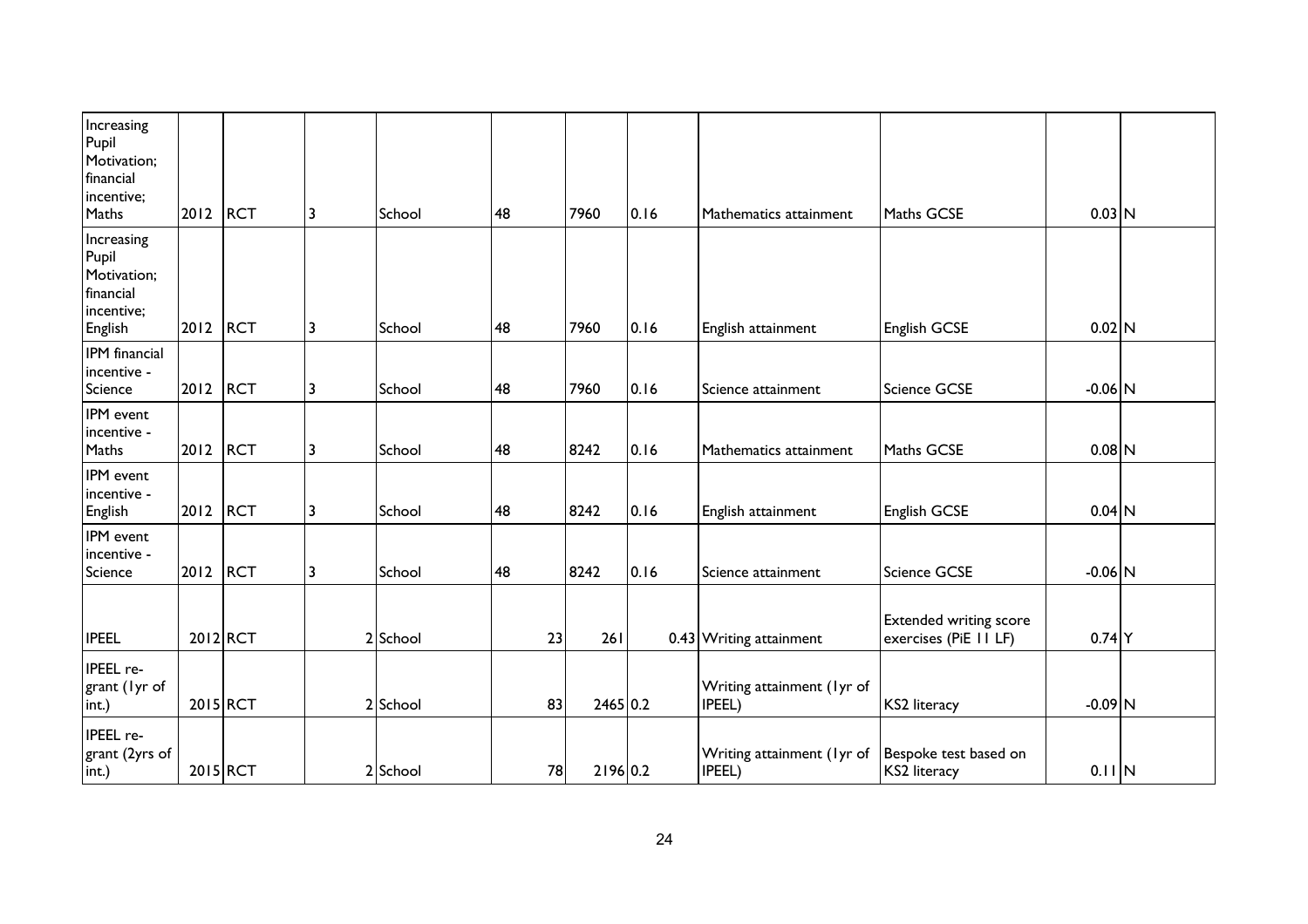| Learner<br>Response<br>System -<br>Maths (lyr of<br>int.)    |          | $2013$ <sub>RCT</sub> | 2 School | 97  | 2837 0.18 |                                                         | Maths attainment                               | <b>KS2 Maths</b>                    | 10        | ${\sf N}$               |
|--------------------------------------------------------------|----------|-----------------------|----------|-----|-----------|---------------------------------------------------------|------------------------------------------------|-------------------------------------|-----------|-------------------------|
| Learner<br>Response<br>System -<br>English (lyr<br>of int.)  |          | $2013$ <sub>RCT</sub> | 2 School | 94  | 2829 0.18 |                                                         | English attainment                             | KS2 English                         | 0         | $\mathsf{N}$            |
| Learner<br>Response<br>System -<br>Maths (2yrs<br>of int.)   |          | $2013$ <sub>RCT</sub> | 2 School | 93  | 3127 0.18 |                                                         | Maths attainment                               | <b>KS2 Maths</b>                    | $-0.08$   | $\overline{N}$          |
| Learner<br>Response<br>System -<br>English (2yrs<br>of int.) |          | $2013$ <sub>RCT</sub> | 2 School | 93  | 3013 0.18 |                                                         | English attainment                             | KS2 English                         | $-0.04$   | $\overline{\mathsf{N}}$ |
| Lesson Study<br>(lyr of int.)                                |          | 2015 RCT              | 2 School | 60  | 6437      |                                                         | Maths and reading<br>0.1 attainment (combined) | KS2 Maths and reading<br>(combined) | 0.02      | ${\sf N}$               |
| Lesson Study<br>(2yrs of int.)                               |          | 2015 RCT              | 2 School | 156 | 6304      |                                                         | Maths and reading<br>0.1 attainment (combined) | KS2 Maths and reading<br>(combined) | 0.03      | ${\sf N}$               |
| Let's Think<br>Secondary<br>Science                          |          | 2013 RCT              | 2 School | 47  | 5882      |                                                         | 0.23 Science attainment                        | Historic KS3 Science<br>test        | $-0.01$ N |                         |
| LIT<br>Programme                                             |          | 2012 RCT              | 2 School |     | $29$ 4413 | $0.25$ (at<br>randomisati<br>on, but high<br>attrition) | Literacy attainment                            | Hodder Access Reading<br>Test (ART) | $0.09$ N  |                         |
| Magic<br>Breakfast -<br>KSI maths                            | 2014 RCT |                       | 2 School | 101 | 4590      |                                                         | 0.16 Mathematics attainment                    | KS1 mathematics                     | 0.15      | Υ                       |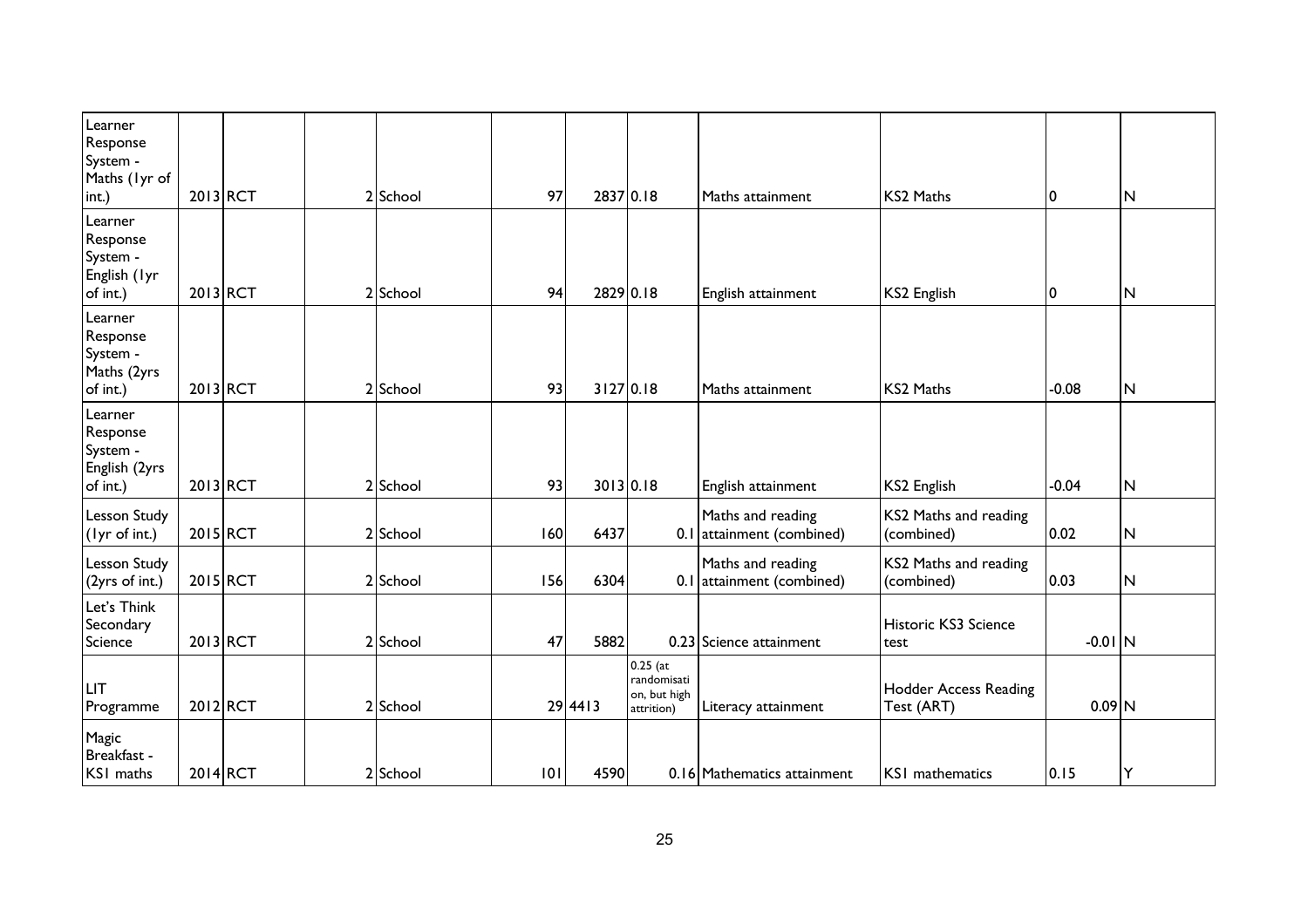| Magic<br>Breakfast -<br>KSI reading        | 2014 RCT | 2 School           | 0   | 4590 | 0.16 Reading attainment                    | KSI reading                                                                 | 0.1       | Y              |
|--------------------------------------------|----------|--------------------|-----|------|--------------------------------------------|-----------------------------------------------------------------------------|-----------|----------------|
| Magic<br>Breakfast -<br><b>KSI</b> writing | 2014 RCT | 2 School           | 101 | 4590 | 0.16 Writing attainment                    | <b>KSI</b> writing                                                          | 0.14      | Y              |
| Magic<br>Breakfast -<br>KS2 reading        | 2014 RCT | 2 School           | 0   | 3907 | 0.16 Reading attainment                    | KS2 reading                                                                 | 0.1       | N              |
| Magic<br>Breakfast -<br>KS2 maths          | 2014 RCT | 2 School           | 0   | 3907 | 0.16 Mathematics attainment                | KS2 mathematics                                                             | 0.08      | $\overline{N}$ |
| Mathematical<br>Reasoning<br>(re-grant)    | 2015 RCT | 2 School           | 160 | 6353 | 0.14 Mathematics attainment                | <b>GL Assessment Progress</b><br>Test in Maths (PTM)                        | $0.08$ N  |                |
| Mathematics<br>Mastery<br>(Primary)        | 2012 RCT | 2 School           | 83  | 2176 | 0.15 Maths attainment                      | Number Knowledge<br>Test (NKT)                                              | $0.1$ Y   |                |
| Mathematics<br>Mastery<br>(Secondary)      | 2011 RCT | 2 School           | 44  | 5938 | 0.14 Maths attainment                      | Progress in Maths (PiM)<br>12 test                                          | $0.06$ N  |                |
| Maths<br>Champions                         | 2015 RCT | 2 School           | 94  | 628  | 0.26 Maths attainment                      | <b>ASPECTS</b>                                                              | $0.1$ N   |                |
| <b>Maths Counts</b>                        | 2015 RCT | 2 Pupil            | 35  | 291  | 0.29 Maths attainment                      | <b>CEM InCAS assessment</b>                                                 | $0.12$ Y  |                |
| Mind the Gap                               | 2012 RCT | 3 School and pupil | 39  | 700  | Literacy and numeracy<br>$0.45$ attainment | Combined InCAS<br>(reading, general maths,<br>arithmetic)                   | $-0.14$ N |                |
| Nuffield Early<br>Learning                 | 2012 RCT | 3 Pupil            | 68  | 229  | 0.25 Language skill attainment             | Three test composite:<br><b>Renfrew Action Picture</b><br>Test (APT), CELF- | 0.27      | Υ              |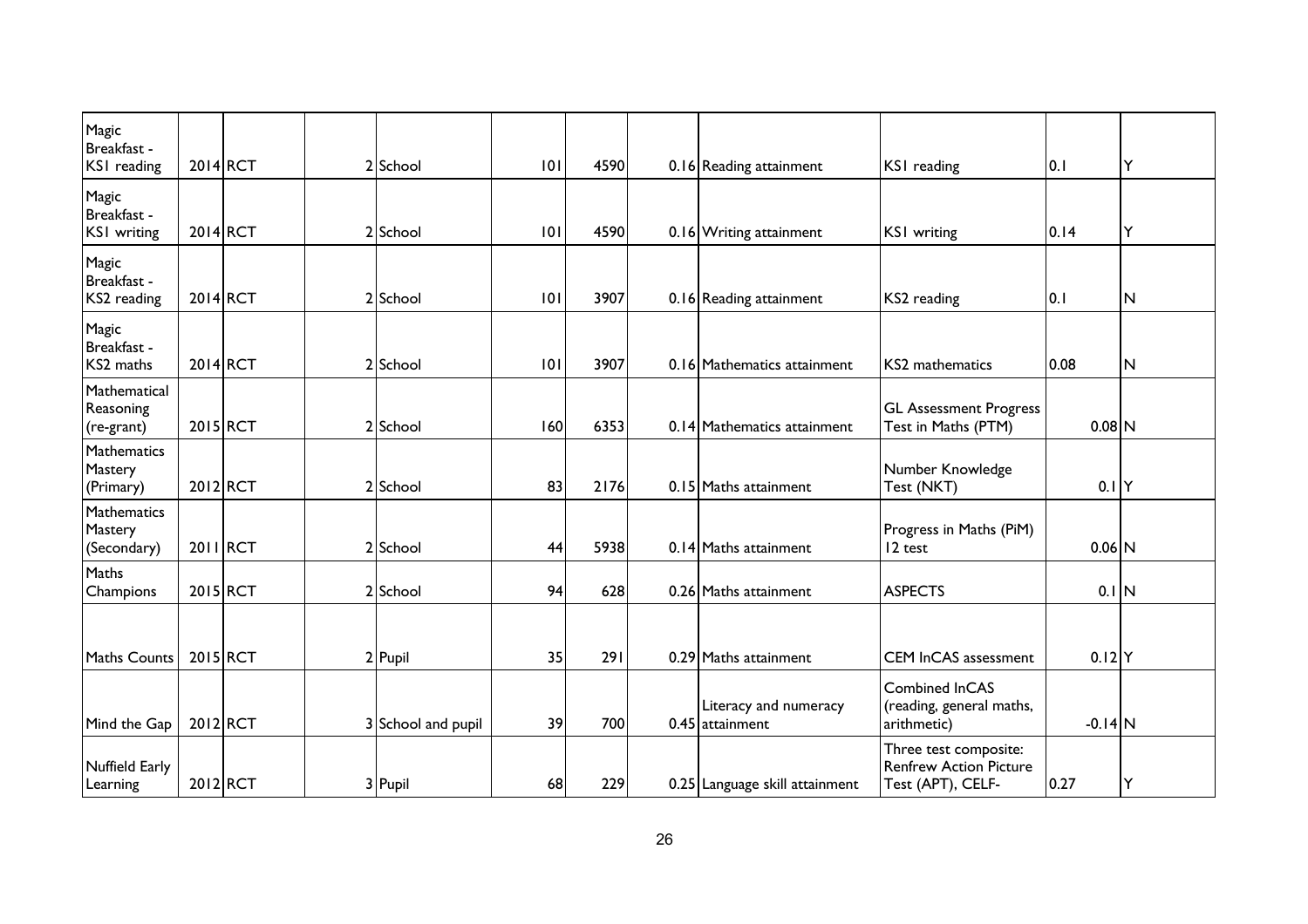| Intervention -<br>30wks of int.                               |          |         |    |           |                                | Preschool 2 UK:<br>Expressive Vocabulary,<br>Listening<br>Comprehension)                                                                                |      |                         |  |
|---------------------------------------------------------------|----------|---------|----|-----------|--------------------------------|---------------------------------------------------------------------------------------------------------------------------------------------------------|------|-------------------------|--|
| Nuffield Early<br>Learning<br>Intervention -<br>20wks of int. | 2012 RCT | 3 Pupil | 68 | 236       | 0.25 Language skill attainment | Three test composite:<br><b>Renfrew Action Picture</b><br>Test (APT), CELF-<br>Preschool 2 UK:<br>Expressive Vocabulary,<br>Listening<br>Comprehension) | 0.16 | Y                       |  |
| Parent<br>Academy -<br>Incentivised,<br>Reading               | 2014 RCT | 3 Pupil | 6  | 1290 0.11 | Reading attainment             | Reading InCAS                                                                                                                                           | 0    | $\overline{\mathsf{N}}$ |  |
| Parent<br>Academy -<br>Incentivised,<br>Maths                 | 2014 RCT | 3 Pupil | 6  | 1312 0.14 | Mathematics attainment         | Mathematics InCAS                                                                                                                                       | 0.01 | $\mathsf{N}$            |  |
| Parent<br>Academy -<br>non-<br>incentivised,<br>Reading       | 2014 RCT | 3 Pupil | 16 | 1398 0.14 | Reading attainment             | Reading InCAS                                                                                                                                           | 0.02 | $\mathsf{N}$            |  |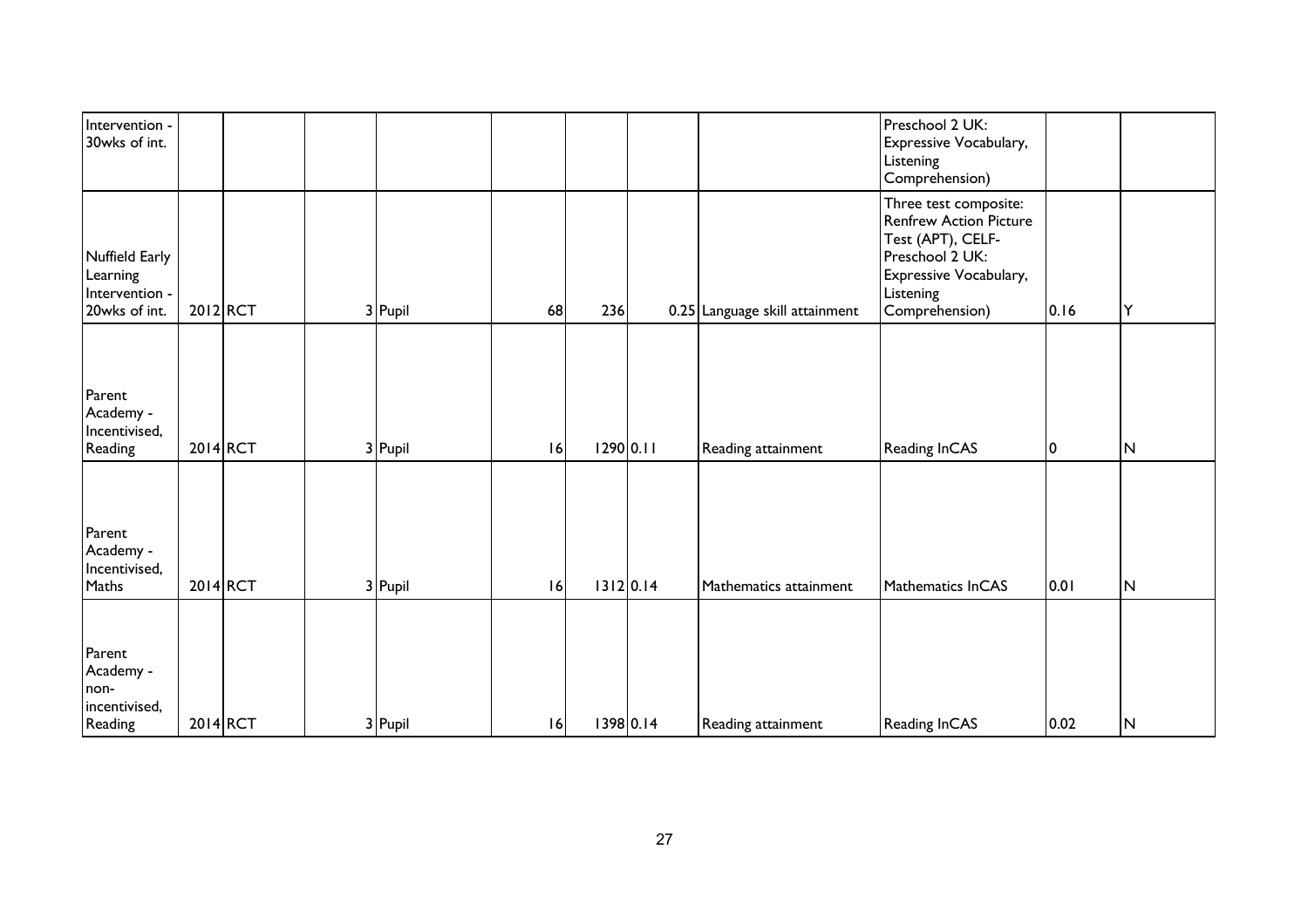| Parent<br>Academy -<br>non-<br>incentivised,                              |          |  |          |    |             |                  |                          |                                   |           |                         |
|---------------------------------------------------------------------------|----------|--|----------|----|-------------|------------------|--------------------------|-----------------------------------|-----------|-------------------------|
| Maths                                                                     | 2014 RCT |  | 3 Pupil  | 16 | 14140.14    |                  | Mathematics attainment   | Mathematics InCAS                 | $-0.04$   | N                       |
| Peer Tutoring<br>in Secondary<br>Schools (Year<br>(7)                     | 2013 RCT |  | 2 Class  | 20 | 1306 0.13   |                  | Reading attainment       | New Group Reading<br>Test (NGRT)  | $-0.02$   | $\mathsf{N}$            |
| Peer Tutoring<br>in Secondary<br>Schools (Year<br>9)                      | 2013 RCT |  | 2 Class  | 20 | $1269$ 0.11 |                  | Reading attainment       | New Group Reading<br>Test (NGRT)  | $-0.06$   | $\overline{\mathsf{N}}$ |
| Philosophy<br>for Children -<br>reading                                   | 2012 RCT |  | 2 School | 48 |             | $1529 0.3 - 0.4$ | Reading attainment       | KS2 reading (KS1<br>adjusted)     | 0.12      | Υ                       |
| Philosophy<br>for Children -<br>writing                                   | 2012 RCT |  | 2 School | 48 |             | $1529 0.3 - 0.4$ | Writing attainment       | KS2 writing (KS1<br>adjusted)     | 0.03      | $\overline{\mathsf{N}}$ |
| Philosophy<br>for Children -<br>maths                                     | 2012 RCT |  | 2 School | 48 |             | $1529 0.3 - 0.4$ | Mathematics attainment   | KS2 mathematics (KS1<br>adjusted) | 0.1       | Y                       |
| Project-based<br>Learning                                                 | 2014 RCT |  | 2 School | 9  | 2850        |                  | 0.36 Literacy attainment | PiE                               | $-0.13$ N |                         |
| Promoting<br>Alternative<br>Thinking<br>Strategies -<br>Maths (Year<br>5) | 2012 RCT |  | 2 School | 37 | 11170.19    |                  | Maths attainment         | Maths InCAS                       | 0.03      | N                       |
| Promoting<br>Alternative<br>Thinking                                      | 2012 RCT |  | 2 School | 37 | 11170.19    |                  | Reading attainment       | Reading InCAS                     | $-0.03$   | N                       |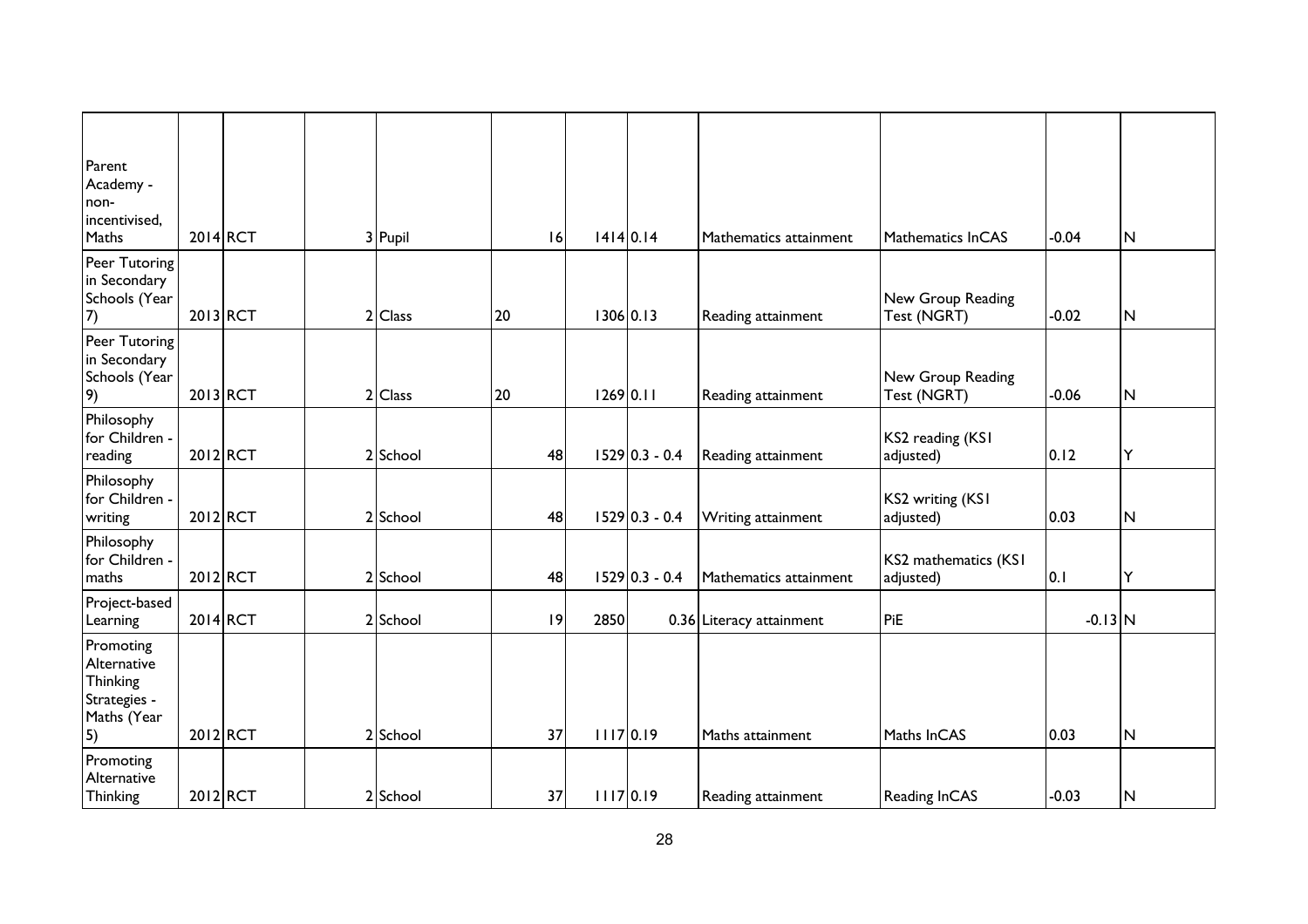| Strategies -<br>Reading (Year<br>$\vert 5)$                                         |          |          |           |    |           |                                                                 |                            |                                  |           |   |
|-------------------------------------------------------------------------------------|----------|----------|-----------|----|-----------|-----------------------------------------------------------------|----------------------------|----------------------------------|-----------|---|
| Promoting<br>Alternative<br>Thinking<br>Strategies -<br>Maths (Year<br>$\vert 6)$   | 2012 RCT |          | 2 School  | 45 | 1582 0.17 |                                                                 | Mathematics attainment     | Maths InCAS                      | 0.03      | N |
| Promoting<br>Alternative<br>Thinking<br>Strategies -<br>Reading (Year<br>$\vert 6)$ | 2012 RCT |          | 2 School  | 45 | 1582 0.17 |                                                                 | Reading attainment         | Reading InCAS                    | $-0.11$   | Υ |
| Quest                                                                               |          | 2013 RCT | 2 School  | 20 |           | >0.23<br>(underpo<br>wered<br>due to<br>high<br>2117 attrition) | Reading attainment         | New Group Reading<br>Test (NGRT) | $-0.04$ N |   |
| Rapid Phonics                                                                       |          | 2013 RCT | $2$ Pupil | 17 | 174       |                                                                 | 0.58 Reading attainment    | New Group Reading<br>Test (NGRT) | $-0.05$ N |   |
| <b>REACH</b>                                                                        |          | 2013 RCT | 3 Pupil   | 21 | 133       |                                                                 | 0.28 Reading attainment    | New Group Reading<br>Test (NGRT) | 0.33      | Υ |
| REACH +<br>Language<br>comprehensi<br>lon                                           |          | 2013 RCT | 3 Pupil   | 21 | 132       |                                                                 | 0.28 Reading attainment    | New Group Reading<br>Test (NGRT) | 0.51      | Υ |
| ReflectED<br>Metacognitio<br>n                                                      | 2014 RCT |          | 2 Class   | 30 | 1507      |                                                                 | 0.4 Mathematics attainment | <b>InCAS Maths</b>               | $0.3$ Y   |   |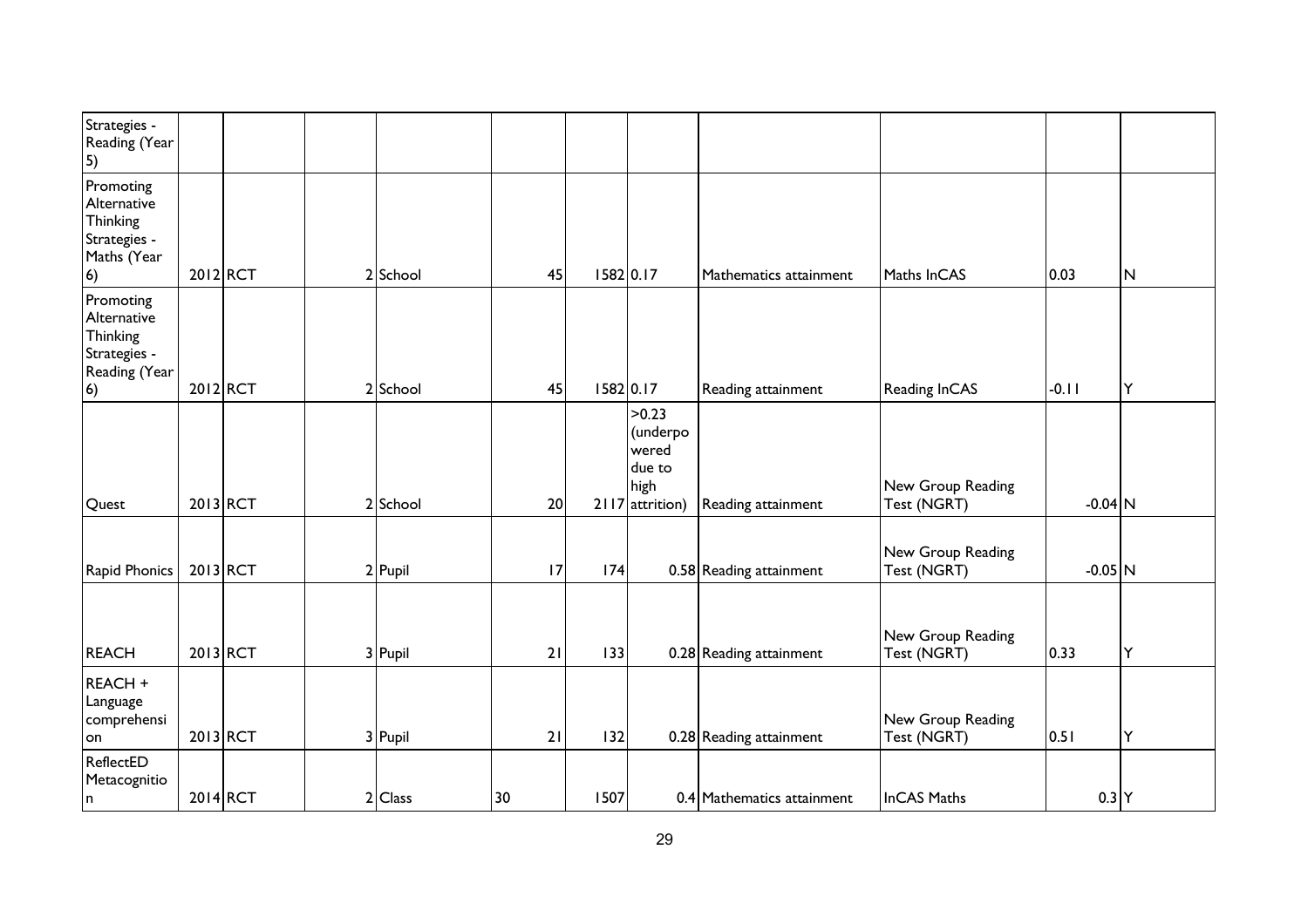| Research<br>Learning<br>Communities      | 2014 RCT | Schools /<br>clusters of<br>2 schools | 19 | 4966        |                                                                                                                                        | 0.17 Reading attainment     | <b>KS2 Reading</b>                  | $0.02$ N |                    |
|------------------------------------------|----------|---------------------------------------|----|-------------|----------------------------------------------------------------------------------------------------------------------------------------|-----------------------------|-------------------------------------|----------|--------------------|
| Response to<br>Intervention              | 2013 RCT | 2 School                              |    | 49 385      | <b>Not</b><br>disclosed;<br>underpow<br>ered due<br>to uneven<br>attrition<br>between<br>control<br>and<br>interventi<br>on<br>schools | Reading attainment          | New Group Reading<br>Test B (NGRTB) |          | 0.19 Not disclosed |
| <b>Rhythm</b> for<br>Reading             | 2013 RCT | 2 Pupil                               | 6  | 355         | $0.2$ (at<br>randomis                                                                                                                  | ation) Reading attainment   | New Group Reading<br>Test (NGRT)    | $0.03$ N |                    |
| <b>Scratch Maths</b>                     | 2014 RCT | 2 School                              | 10 | 5818        |                                                                                                                                        | 0.17 Mathematics attainment | KS2 Maths                           |          | 0 <sub>N</sub>     |
| <b>Shared Maths</b><br>(Year 3)          | 2012 RCT | 2 School                              | 79 | 2709        |                                                                                                                                        | 0.1 Mathematics attainment  | <b>InCAS Maths</b>                  | 0.01     | $\mathsf{N}$       |
| <b>Shared Maths</b><br>(Year 5)          | 2012 RCT | 2 School                              | 79 | 2598        |                                                                                                                                        | 0.1 Mathematics attainment  | <b>InCAS Maths</b>                  | 0.02     | $\mathsf{N}$       |
| SHINE on<br>Manchester<br>(lyr of int.)  | 2012 RCT | Year group<br>(within school)         | 4  |             | 314 0.58                                                                                                                               | Reading attainment          | <b>InCAS Reading</b>                | 0.03     | N                  |
| SHINE on<br>Manchester<br>(2yrs of int.) | 2012 RCT | Year group<br>2 (within school)       | 36 | $1072$ 0.35 |                                                                                                                                        | Reading attainment          | InCAS Reading                       | $-0.10$  | N                  |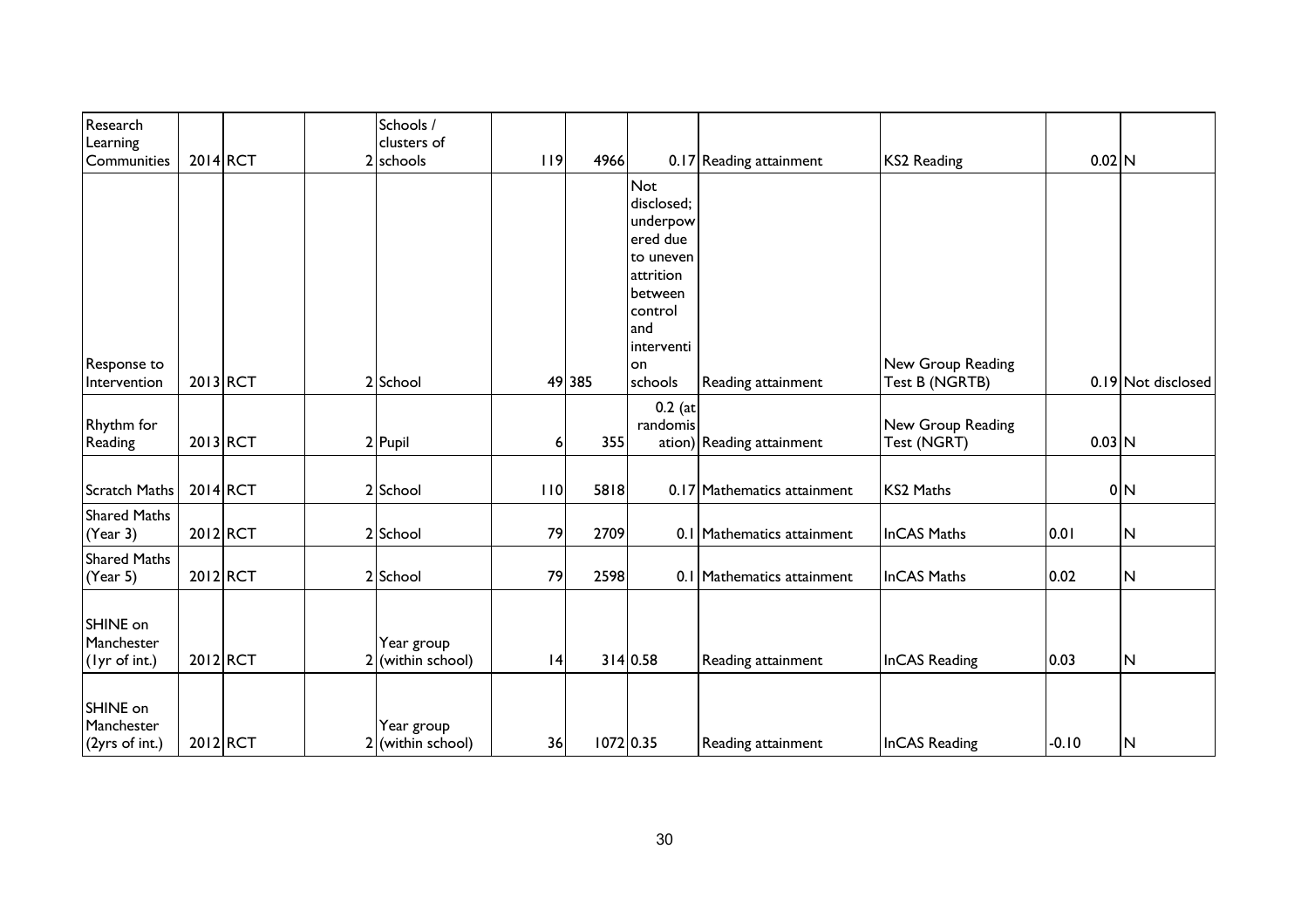| SHINE on<br>Manchester                                                   |          | Year group        |    |        |          |                                                 |                                                                                  |           |                         |
|--------------------------------------------------------------------------|----------|-------------------|----|--------|----------|-------------------------------------------------|----------------------------------------------------------------------------------|-----------|-------------------------|
| (3yrs of int.)                                                           | 2012 RCT | 2 (within school) | 9  |        | 701 0.45 | Reading attainment                              | <b>InCAS Reading</b>                                                             | 0.10      | $\overline{\mathsf{N}}$ |
| SPOKES (1)                                                               | 2012 RCT | 2 Pupil           | 66 | 620    |          | Reading attainment - letter<br>0.22 recognition | Letter Identification Test<br>(Woodcock Reading<br>Mastery Tests sub-scale) 0.08 |           | N                       |
| SPOKES (2)                                                               | 2012 RCT | 2 Pupil           | 66 | 604    |          | Reading attainment - word<br>0.22 recognition   | Word Identification Test<br>(WRMT-R sub-scale)                                   | 0.05      | $\overline{N}$          |
| SPOKES (3)                                                               | 2012 RCT | 2 Pupil           | 66 | 604    |          | Reading attainment -<br>0.22 phonemic awareness | Phonemic awareness<br>test (WRMT-R sub-<br>scale)                                | 0.03      | $\overline{\mathsf{N}}$ |
| Success for<br>All                                                       | 2013 RCT | 2 School          | 51 | 1332   |          | 0.31 Literacy attainment                        | <b>Woodcock Reading</b><br>Mastery Test III (WRMT<br>III)                        | $0.07$ N  |                         |
| Summer<br>Active<br>Reading<br>Programme                                 | 2013 RCT | 2 Pupil           | 48 | 182    |          | 0.31 Reading attainment                         | <b>NGRT</b>                                                                      | $0.13$ N  |                         |
| Switch On<br>Reading                                                     | 2011 RCT | 2 Pupil           | 9  |        | 308 0.25 | Gain in reading attainment<br>(NGRTA to NGRTB)  | <b>NGRTB</b>                                                                     | $0.24$ Y  |                         |
| Switch On<br>Reading (re-<br>grant)                                      | 2015 RCT | 3 School          | 83 | 902    |          | 0.25 Reading attainment                         | Hodder Group Reading<br>Test (HGRT) 2A                                           |           | 0 <sub>N</sub>          |
| Talk for<br>Literacy                                                     | 2012 RCT | 2 Pupil           | 3  | 213    |          | 0.29 Reading attainment                         | <b>NGRT</b>                                                                      | $0.2$ Y   |                         |
| Talk of the<br>Town                                                      | 2013 RCT | 2 School          | 62 | 2696   |          | 0.08 Reading attainment                         | <b>NGRT</b>                                                                      | $-0.03$ N |                         |
| Teacher<br><b>Effectiveness</b><br>Enhancement<br>Programme -<br>English | 2014 RCT | 2 School          | 45 | 10,384 |          | English and maths<br>0.14 attainment            | GCSE (Eng and Maths)                                                             | $-0.04$   | $\overline{\mathsf{N}}$ |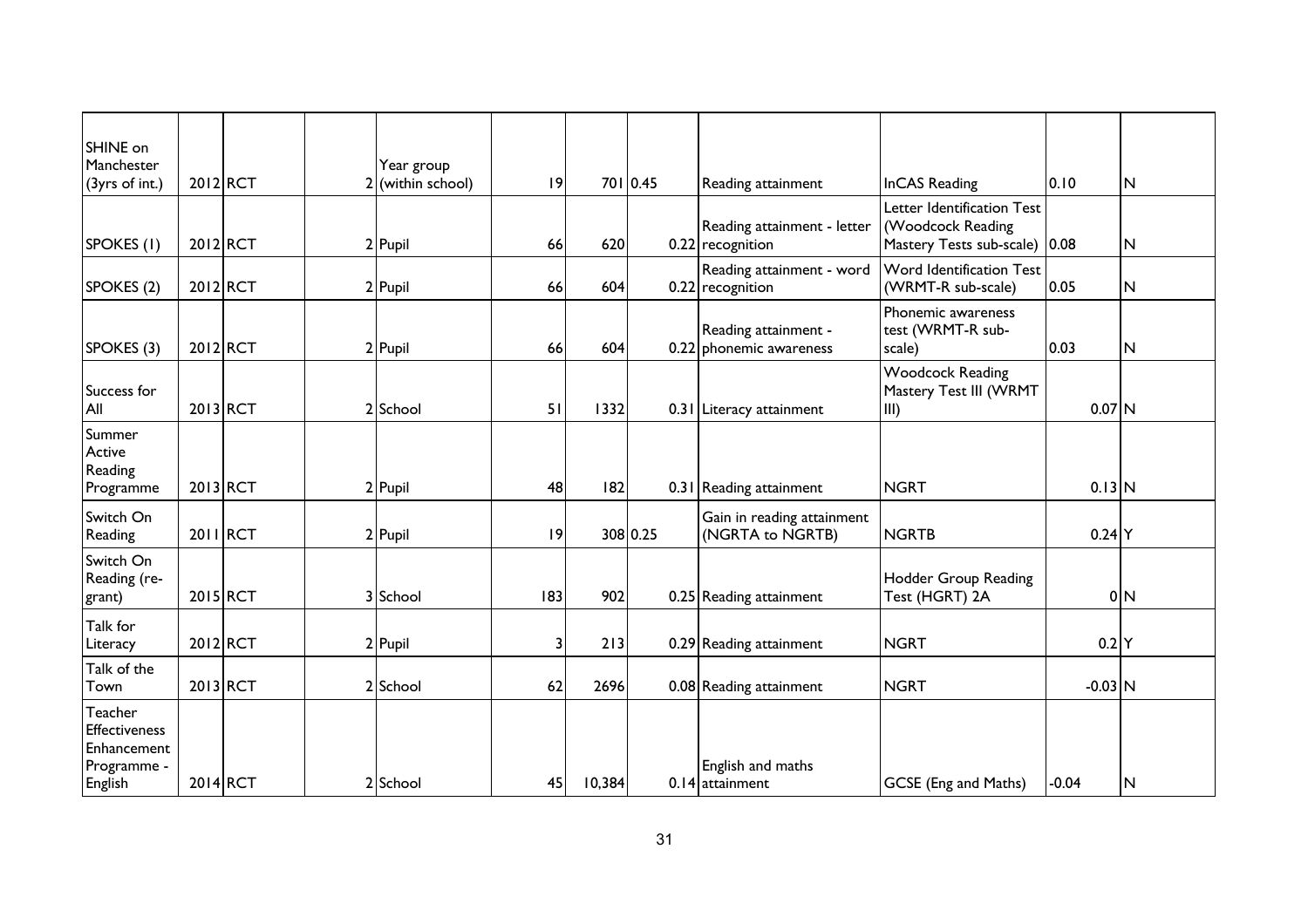| Teacher<br><b>Effectiveness</b><br>Enhancement<br>Programme - |          |    |                                 |     |               |                                        |                                                    |           |              |
|---------------------------------------------------------------|----------|----|---------------------------------|-----|---------------|----------------------------------------|----------------------------------------------------|-----------|--------------|
| Mathematics                                                   | 2014 RCT |    | 2 School                        | 45  | 10,449        | 0.14 Mathematics attainment            | <b>GCSE Maths</b>                                  | $-0.02$   | N            |
| Teacher<br>Observation                                        | 2013 RCT |    | 2 School                        | 82  | 12,826        | English and maths<br>$0.11$ attainment | GCSE (Eng and Maths)<br>combined                   | $-0.01$ N |              |
| <b>Texting</b><br>Parents -<br>English                        | 2013 RCT |    | Year group<br>2 (within school) | 29  | $11,411$ 0.17 | English attainment                     | <b>Access Reading Test</b><br>(Hodder) / GCSE Eng, | 0.03      | $\mathsf{N}$ |
| <b>Texting</b><br>Parents -<br>Mathematics                    | 2013 RCT | 21 | Year group<br>(within school)   | 29  | $11,590$ 0.13 | Mathematics attainment                 | <b>Access Maths Test</b><br>(Hodder) / GCSE Maths  | 0.07      | $\mathsf{N}$ |
| <b>Texting</b><br>Parents -<br>Science                        | 2013 RCT | 21 | Year group<br>(within school)   | 29  | $10,308$ 0.19 | Science attainment                     | Science SAT 2009 /<br><b>GCSE Science</b>          | $-0.01$   | Y            |
| <b>TextNow</b><br>Transition                                  | 2013 RCT |    | 2 Pupil                         | 53  | 391           | 0.2 Reading attainment                 | <b>NGRT</b>                                        | $-0.06$ Y |              |
| The Good<br>Behaviour<br>Game                                 | 2014 RCT |    | 2 School                        | 77  | 2504          | 0.15 Reading attainment                | Hodder Group Reading<br>Test (HGRT) 2A             | $0.03$ Y  |              |
| Thinking,<br>Doing,<br><b>Talking</b><br>Science              | 2012 RCT |    | 2 School                        | 42  | 1264          | 0.28 Science attainment                | Bespoke science test (no<br>science KS2 test)      | $0.22$ Y  |              |
| Thinking,<br>Doing,<br>Talking<br>Science (re-<br>grant)      | 2016 RCT |    | 2 School                        | 200 | 7806          | 0.16 Science attainment                | Bespoke science test                               | $0.01$ N  |              |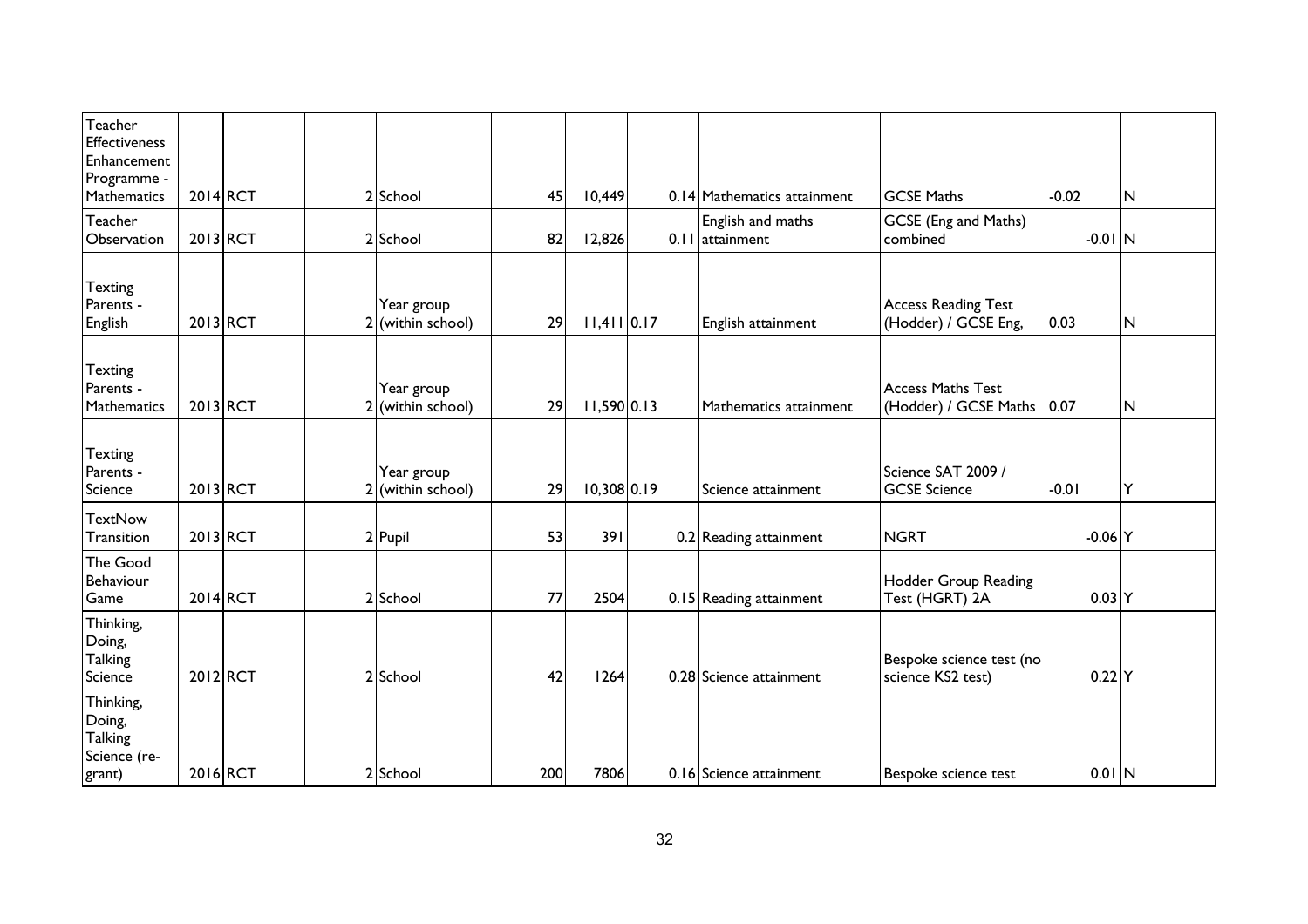| Tutor-Trust -<br>Affordable<br>Individual and<br>Small Group<br>Tuition<br>(Primary) -<br>English | 2013 RCT |                | 2 Pupil | 21  |           | 775 0.51                                          | English attainment                     | Progress in English 12<br>(PiE) | $-0.08$   | N                       |
|---------------------------------------------------------------------------------------------------|----------|----------------|---------|-----|-----------|---------------------------------------------------|----------------------------------------|---------------------------------|-----------|-------------------------|
| Tutor-Trust -<br>Affordable<br>Individual and<br>Small Group<br>Tuition<br>(Primary) -<br>Maths   | 2013 RCT |                | 2 Pupil | 21  |           | 676 0.53                                          | Mathematics attainment                 | Progress in Maths 12<br>(PiM)   | $-0.04$   | $\overline{\mathsf{N}}$ |
| Tutor-Trust -<br>Affordable<br>Tutoring (re-<br>grant) -<br>English                               | 2016 RCT | $\overline{2}$ | School  | 102 | 1195      |                                                   | 0.28 English attainment                | KS2 English                     | 0.14      | $\overline{N}$          |
| Tutor-Trust -<br>Affordable<br>Tutoring (re-<br>grant) - Maths                                    | 2016 RCT | $\overline{2}$ | School  | 102 | 1201      |                                                   | 0.28 Mathematics attainment            | <b>KS2 Maths</b>                | 0.19      | Y                       |
| Tutoring with<br>Alphie                                                                           | 2013 RCT |                | 2 Pupil |     | 6         | Highly<br>underpow<br>ered (high<br>72 attrition) | Reading attainment                     | <b>NGRT</b>                     | $0.11$ N  |                         |
| Units of<br>Sound                                                                                 | 2012 RCT |                | 2 Pupil | 33  | 427       |                                                   | 0.19 Reading attainment                | <b>NGRT</b>                     | $-0.08$ N |                         |
| Vocabulary<br>Enrichment<br>Intervention                                                          | 2013 RCT |                | 2 Pupil |     | 12<br>570 |                                                   | 0.2 Reading attainment                 | <b>NGRT</b>                     | $0.06$ N  |                         |
| Writing<br><b>About Values</b>                                                                    | 2015 RCT |                | 2 Pupil | 29  | 5086      |                                                   | General educational<br>0.06 attainment | Combined GCSE scores  -0.01     |           | N                       |